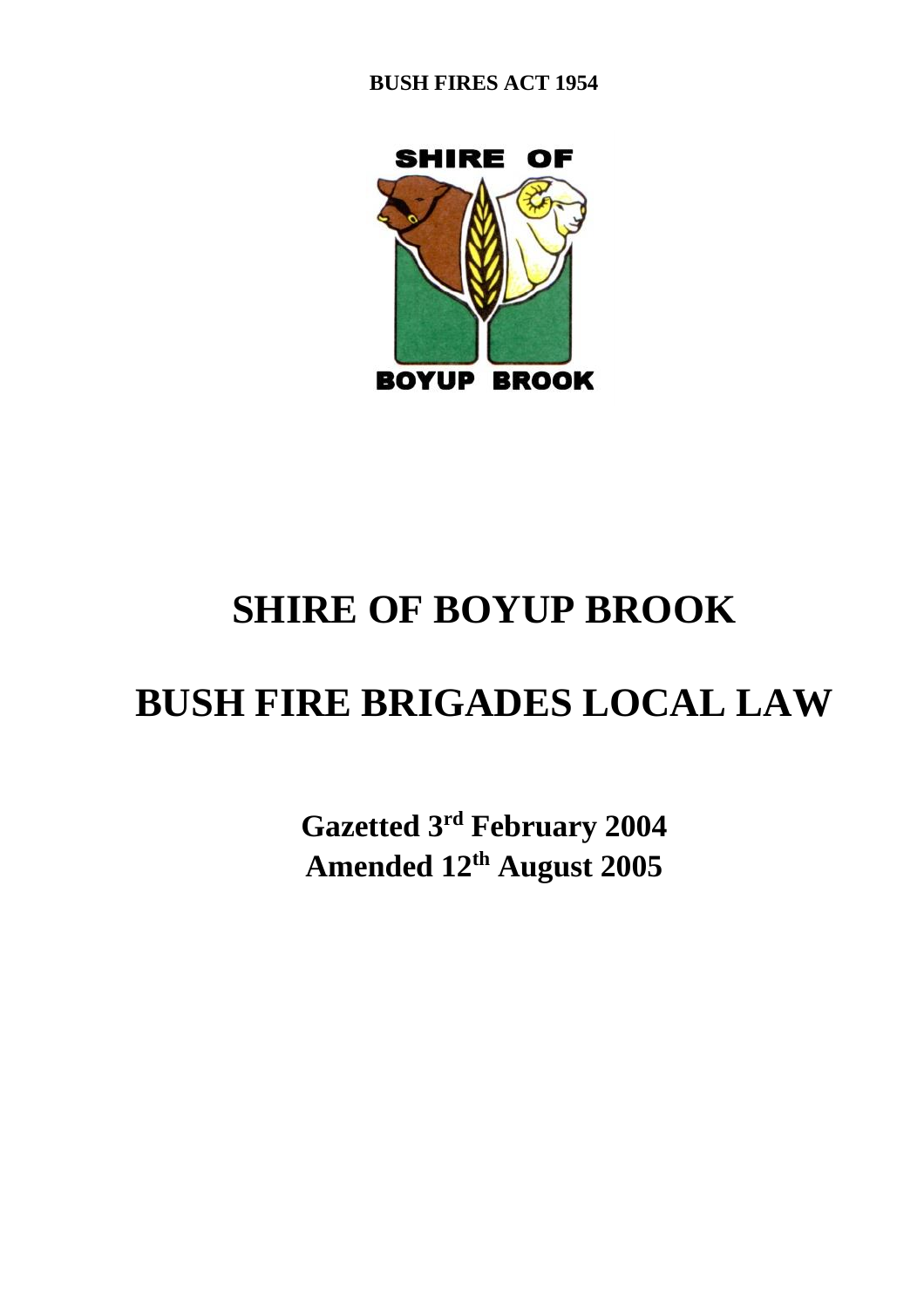# *TABLE OF CONTENTS*

#### **PART 1 - PRELIMINARY**

- 1.1 CITATION<br>1.2 DEFINITIO
- **DEFINITIONS**
- 1.3 REPEAL
- 1.4 APPLICATION

#### **PART 2 – ESTABLISHMENT OF BUSH FIRE BRIGADES**

#### **DIVISION 1 – ESTABLISHMENT OF A BUSH FIRE BRIGADE**

- 2.1 ESTABLISHMENT OF A BUSH FIRE BRIGADE
- 2.2 NAME AND OFFICERS OF BUSH FIRE BRIGADE

#### **DIVISION 2 – COMMAND AT A FIRE**

- 2.3 RANKS WITHIN THE BUSH FIRE BRIGADE
- **DIVISION 3 – APPLICATION OF RULES TO A BUSH FIRE BRIGADE**
- 2.4 RULES
- 2.5 VARIATION OF RULES
- **DIVISION 4 – TRANSITIONAL**
- 2.6 EXISTING BUSH FIRE BRIGADES

#### **DIVISION 5 – DISSOLUTION OF BUSH FIRE BRIGADE**

- 2.7 DISSOLUTION OF BUSH FIRE BRIGADE
- 2.8 NEW ARRANGEMENT AFTER DISSOLUTION

#### **PART 3 - ORGANISATION AND MAINTENANCE OF BUSH FIRE BRIGADES**

#### **DIVISION 1 – LOCAL GOVERNMENT RESPONSIBILITY**

- 3.1 LOCAL GOVERNMENT RESPONSIBLE FOR STRUCTURE
- 3.2 OFFICERS TO BE SUPPLIED WITH ACT

#### **DIVISION 2 – CHIEF BUSH FIRE CONTROL OFFICER**

- 3.3 MANAGERIAL ROLE OF CHIEF BUSH FIRE CONTROL OFFICER
- 3.4 CHIEF BUSH FIRE CONTROL OFFICER MAY ATTEND MEETINGS
- 3.5 DUTIES OF CHIEF BUSH FIRE CONTROL OFFICER

#### **DIVISION 3 – ANNUAL GENERAL MEETINGS OF BUSH FIRE BRIGADES**

- 3.6 HOLDING OF ANNUAL GENERAL MEETING
- 3.7 NOMINATION OF BUSH FIRE CONTROL OFFICERS TO BUSH FIRE ADVISORY COMMITTEE
- 3.8 NOMINATION OF BUSH FIRE CONTROL OFFICER TO THE LOCAL GOVERNMENT
- 3.9 MINUTES TO BE TABLED BEFORE THE BUSH FIRE ADVISORY COMMITTEE

#### **DIVISION 4 – BUSH FIRE ADVISORY COMMITTEE**

- 3.10 FUNCTIONS OF ADVISORY COMMITTEE
- 3.11 ADVISORY COMMITTEE TO NOMINATE BUSH FIRE CONTROL OFFICERS
- 3.12 LOCAL GOVERNMENT TO HAVE REGARD TO NOMINEES
- 3.13 ADVISORY COMMITTEE TO CONSIDER BUSH FIRE BRIGADE MOTIONS

#### **PART 4 – TYPES OF BUSH FIRE BRIGADE MEMBERSHIP**

4.1 TYPES OF MEMBERSHIP OF BUSH FIRE BRIGADE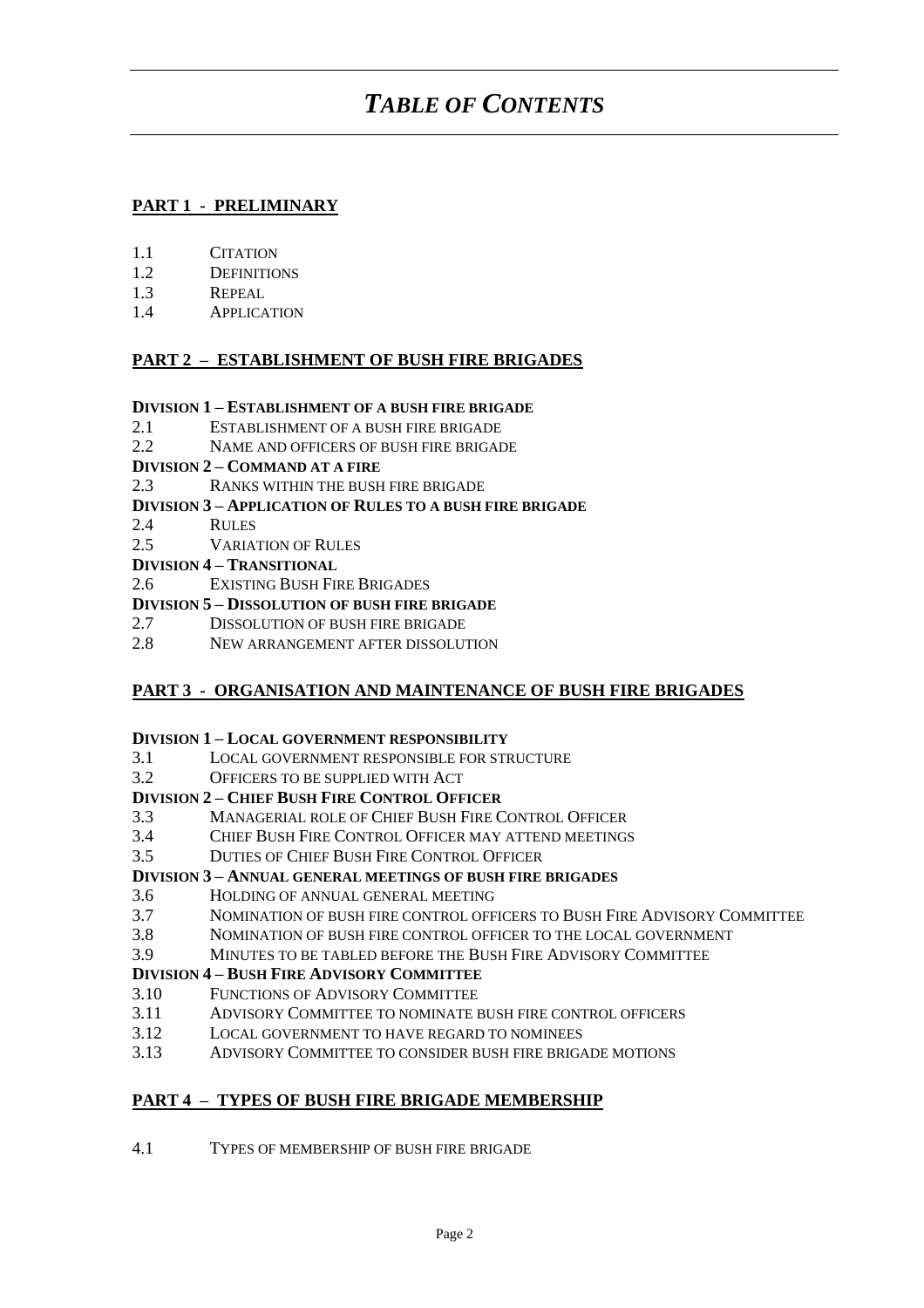- 4.2 FIRE FIGHTING MEMBERS<br>4.3 ASSOCIATE MEMBERS
- 4.3 ASSOCIATE MEMBERS<br>4.4 CADET MEMBERS
- CADET MEMBERS
- 4.5 HONORARY LIFE MEMBER
- 4.6 NOTIFICATION OF MEMBERSHIP

#### **PART 5 – APPOINTMENT DISMISSAL AND MANAGEMENT OF MEMBERS**

5.1 RULES TO GOVERN

#### **PART 6 – EQUIPMENT OF BUSH FIRES BRIGADES**

- 6.1 POLICIES OF LOCAL GOVERNMENT
- 6.2 EQUIPMENT IN BRIGADE AREA
- 6.3 FUNDING FROM LOCAL GOVERNMENT BUDGET<br>6.4 CONSIDERATION IN THE LOCAL GOVERNMENT
- CONSIDERATION IN THE LOCAL GOVERNMENT BUDGET

#### **PART 1 - PRELIMINARY**

1.1 INTERPRETATION

#### **PART 2 – OBJECTS AND MEMBERSHIP OF BUSH FIRE BRIGADE**

- 2.1 OBJECTS OF BUSH FIRE BRIGADE
- 2.2 COMMITTEE TO DETERMINE APPLICATIONS
- 2.3 CONDITIONS OF MEMBERSHIP
- 2.4 APPLICATIONS FOR MEMBERSHIP
- 2.5 DECISION ON APPLICATION FOR MEMBERSHIP
- 2.6 FESA TO BE NOTIFIED OF REGISTRATIONS
- 2.7 TERMINATION OF MEMBERSHIP
- 2.8 SUSPENSION OF MEMBERSHIP
- 2.9 EXISTING LIABILITIES TO CONTINUE
- 2.10 MEMBER HAS RIGHT OF DEFENCE
- 2.11 OBJECTION RIGHTS

#### **PART 3 – FUNCTIONS OF BRIGADE OFFICERS**

- 3.1 CHAIN OF COMMAND DURING FIRE FIGHTING ACTIVITIES
- 3.2 DUTIES OF CAPTAIN
- 3.3 SECRETARY
- 3.4 TREASURER
- 3.5 EQUIPMENT OFFICER
- 3.6 STORAGE OF EQUIPMENT
- 3.7 EQUIPMENT OFFICER TO REPORT

#### **PART 4 – COMMITTEE**

- 4.1 MANAGEMENT OF BUSH FIRE BRIGADE
- 4.2 CONSTITUTION OF COMMITTEE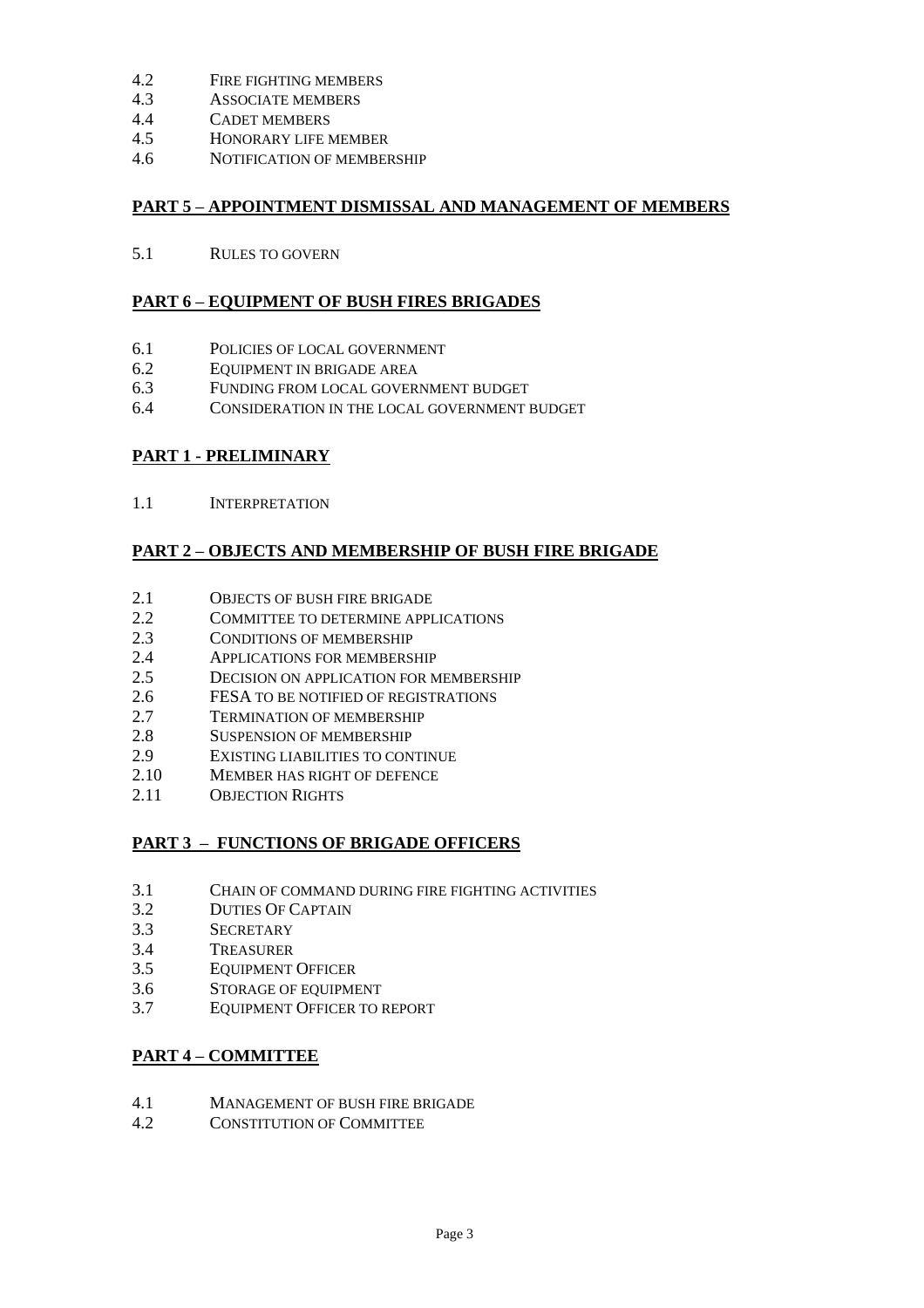#### **PART 5 – MEETINGS OF BUSH FIRE BRIGADE**

- 5.1 ORDINARY MEETINGS<br>5.2 SPECIAL MEETINGS
- 5.2 SPECIAL MEETINGS<br>5.3 ANNUAL GENERAL I
- 5.3 ANNUAL GENERAL MEETING<br>5.4 OUORUM
- 5.4 QUORUM<br>5.5 VOTING
- **VOTING**
- 5.6 AUDITOR

#### **PART 6 – MEETINGS OF COMMITTEE**

- 6.1 MEETINGS OF COMMITTEE
- 6.2 QUORUM<br>6.3 VOTING
- **VOTING**

#### **PART 7 – GENERAL ADMINISTRATION MATTERS**

- 7.1 FEES
- 
- 7.2 FUNDS<br>7.3 FINANO FINANCIAL YEAR
- 7.4 BANKING
- 7.5 DISCLOSURE OF INTERESTS
- 7.6 DISAGREEMENTS

#### **PART 8 – NOTICES AND PROXIES**

- 8.1 NOTICES
- 8.2 PROXIES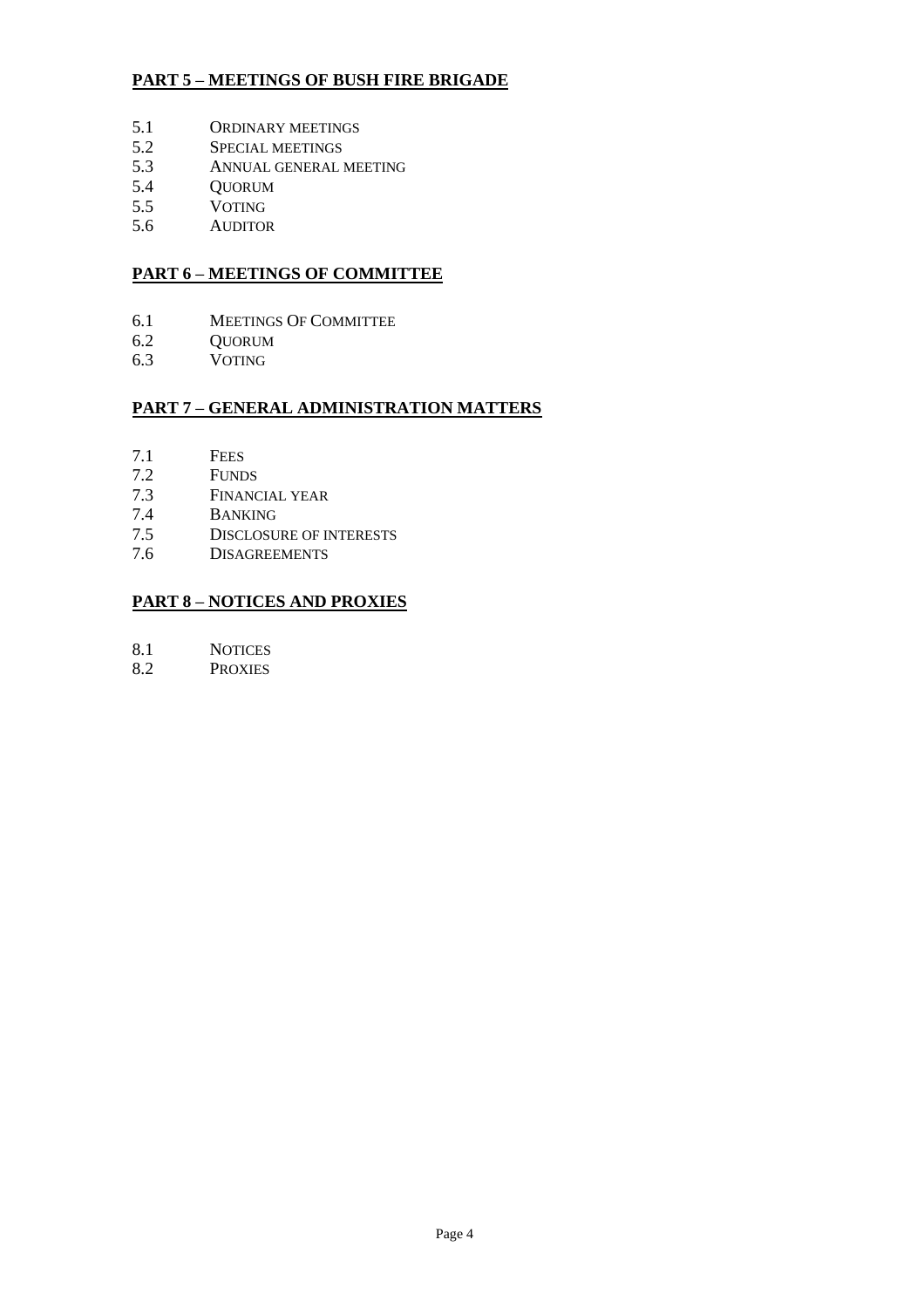# **BUSH FIRES ACT 1954**

# *SHIRE OF BOYUP BROOK*

# **BUSH FIRE BRIGADES LOCAL LAW**

Under the powers conferred by the *Bush Fires Act 1954* and under all other powers enabling it, the Council of the Shire of Boyup Brook resolved on  $20<sup>th</sup>$  day of November 2003 to make the following local law.

# **PART 1 - PRELIMINARY**

#### **1.1 Citation**

This local law may be cited as the Shire of Boyup Brook Bush Fire Brigades Local Law.

#### **Provisions of the Bush Fires Act**

References to provisions of the Bush Fires Act have been included in this document, in text boxes, where it is believed these might assist in the interpretation or administration of this Local Law. These insertions are not an official part of the Local Law and should not therefore be included in the gazettal of the Local Law.

#### **1.2 Definitions**

(1) In this local law unless the context otherwise requires  $-$ 

**"Act"** means the *Bush Fires Act 1954*;

"**Authority"** means the Fire and Emergency Services Authority of Western Australia established by section 4 of the Fire and Emergency Services Authority of Western Australia Act 1998;

**"brigade area"** is defined in clause 2.2(1)(b);

**"brigade member"** means a fire fighting member, associate member or a cadet member of a bush fire brigade;

**"brigade officer"** means a person holding a position referred to in clause 2.2 (1)(c), whether or not he or she was appointed by the local government or elected at an annual general meeting of a bush fire brigade or otherwise appointed to the position;

**"Bush Fire Advisory Committee"** means the persons appointed to a bush fire advisory committee under and in accordance with section 67 of the Act;

**"bush fire brigade"** is defined in section 7 of the Act;

**"Bush Fire Operating Procedures"** means the Bush Fire Operating Procedures adopted by the local government as amended from time to time;

**"CEO"** means the chief executive officer of the Shire of Boyup Brook;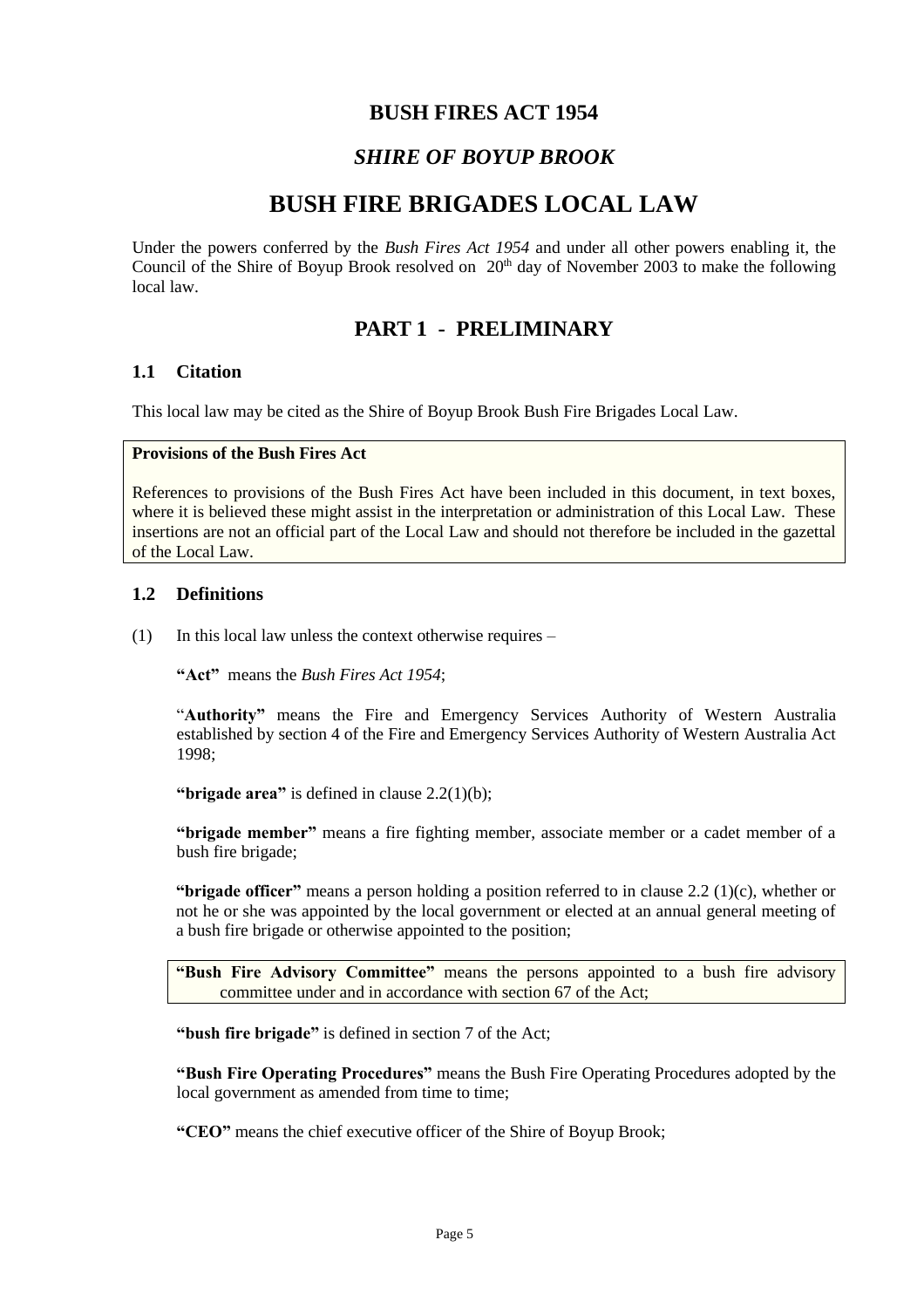**"Council"** means the Council of the local government;

**"fire fighting member"** is defined in clause 4.2;

**"local government"** means the Shire of Boyup Brook;

**"Regulations"** means Regulations made under the Act; and

**"Rules"** means the Rules Governing the Operation of Bush Fire Brigades set out in the First Schedule as varied from time to time under clause 2.5 .

#### (2) In this local law, unless the context otherwise requires, a reference to –

- (a) a Captain;
- (b) a First Lieutenant;
- (c) a Second Lieutenant;
- (d) any additional Lieutenants;
- (e) an Equipment Officer;
- (f) a Secretary.
- (g) a Treasurer; or
- (h) a Secretary / Treasurer combined,

means a person holding that position in a bush fire brigade.

#### **Chief Bush Fire Control Officer**

Although the terms -

- (a) "Chief Bush Fire Control Officer";
- (b) "Deputy Chief Bush Fire Control Officer"; or
- (c) "bush fire control officer";

are not expressly defined in the Act, the power to appoint persons to these positions and other matters relating to these positions are addressed in the Act. Section 44(1) of the *Interpretation Act 1984* has the effect that a reference to these terms in the local law is a reference to these terms as they are used and understood in the Act.

Section 38(1) of the Act provides –

"A local government may from time to time appoint such persons as it thinks necessary to be its bush fire control officers under and for the purposes of this Act, and of those officers shall appoint 2 as the Chief Bush Fire Control Officer and the Deputy Chief Bush Fire Control Officer who shall be first and second in seniority of those officers, and subject thereto may determine the respective seniority of the other bush fire control officers appointed by it."

Section 38(2) of the Act sets out the procedure which a local government is to follow in order to appoint a person as a bush fire control officer, a Chief Bush Fire Control Officer or a Deputy Chief Bush Fire Control Officer.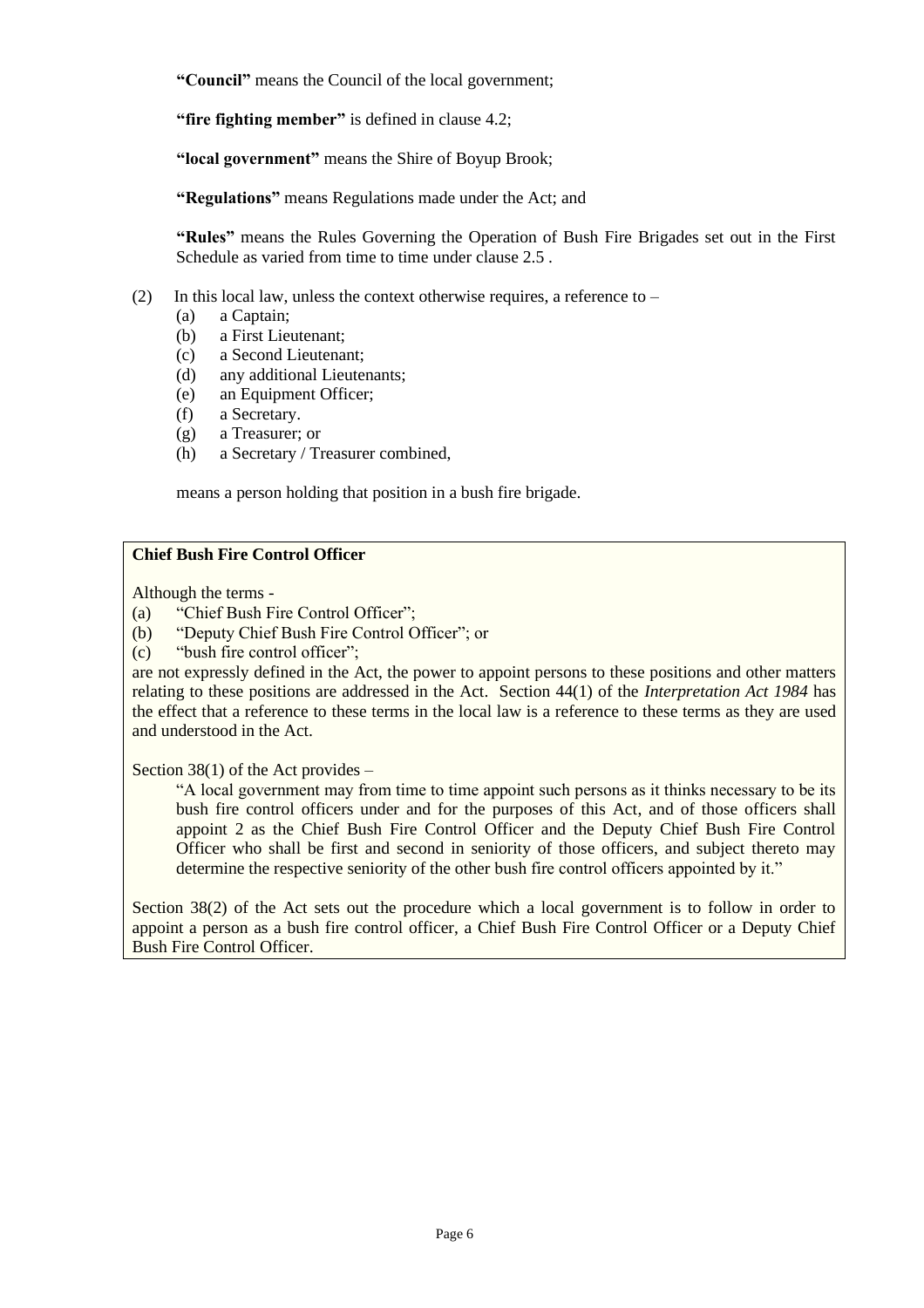#### **Powers of a bush fire control officer**

See the following sections of the Act (among others) – Sections 14 (power of entry onto land); 17(7), (8) and (10) (power to vary prohibited burning times under a delegation by the local government); 18(6) and (7) (power to issue permit to burn during restricted burning times); 22(6) (power to burn bush on exempt land); 23(2) (power to issue permit to burn during prohibited burning times); 24B(1) (power to require production of permit to burn); 25 (power to give directions to person lighting fire in open air); 27D (power to give directions as to carriage and approval as to disposal of incendiary material); 33(4) (power to clear fire-break on a failure to comply with a notice to do so); 34 (power to issue permit to burn Crown lands and entering on Crown lands); 38 (power to take such measures as appear necessary or expedient and practicable for carrying out normal brigade activities among other things); Section 39 (sets out various special powers); 39A (powers on outbreak of fire); 58 and 59 (power to prosecute for offence and to issue infringement notice when authorized by the local government).

# **1.3 Repeal**

All previous local laws of the Shire of Boyup Brook relating to the Organisation, Establishment, Maintenance and Equipment of Bush Fire Brigades, are repealed.

# **1.4 Application**

This local law applies throughout the district.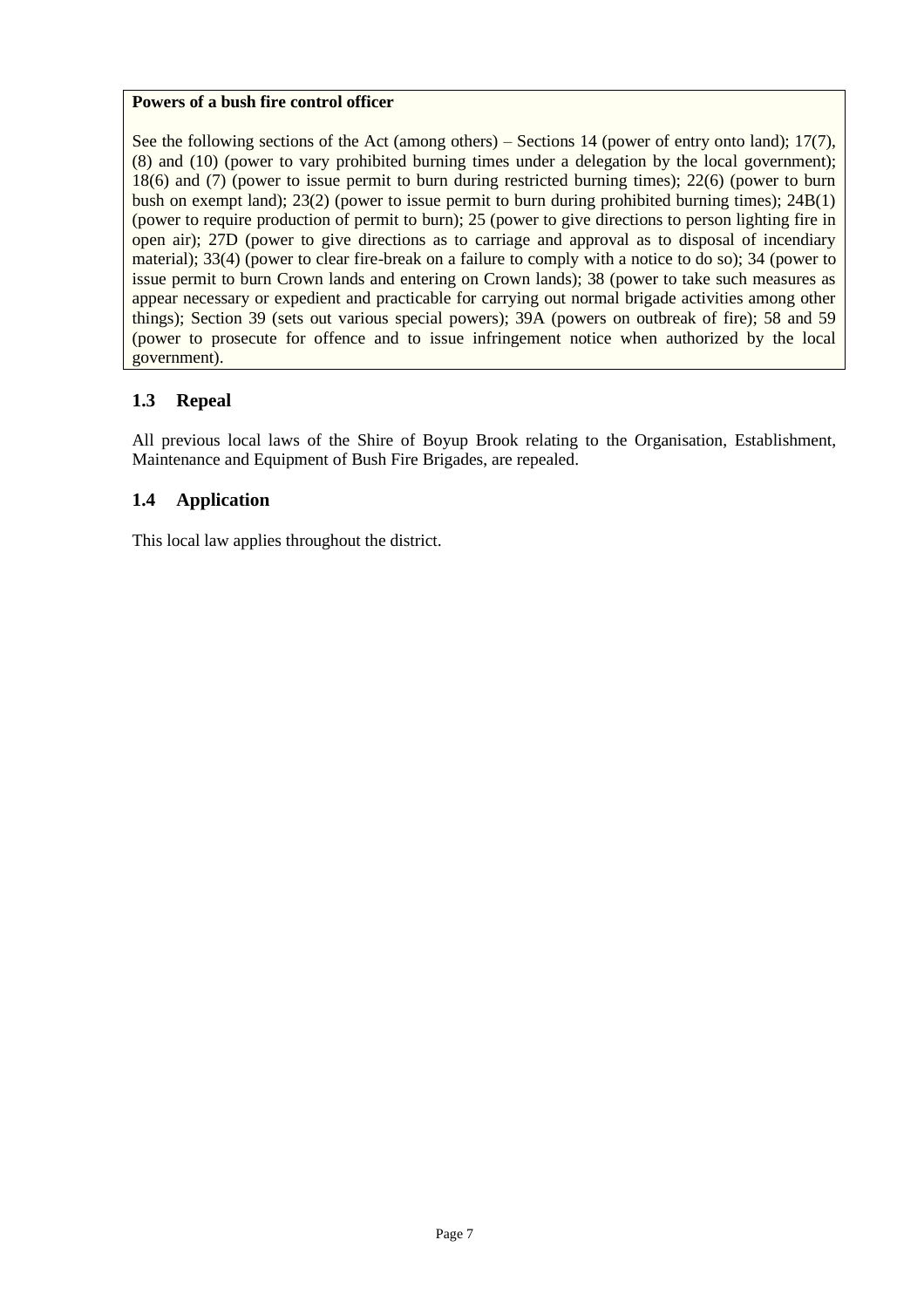# **PART 2 – ESTABLISHMENT OF BUSH FIRE BRIGADES**

# *Division 1 – Establishment of a bush fire brigade*

#### **2.1 Establishment of a bush fire brigade**

- (1) The local government may establish a bush fire brigade for the purpose of carrying out normal brigade activities.
- (2) A bush fire brigade is established on the date of the local government's decision under subclause (1).

#### **"Normal brigade activities"**

This term is defined in section 35A of the Act.

#### **2.2 Name and officers of bush fire brigade**

- (1) On establishing a bush fire brigade under clause 2.1(1) the local government is to
	- (a) give a name to the bush fire brigade;
	- (b) specify the area in which the bush fire brigade is primarily responsible for carrying out the normal brigade activities (the **"brigade area"**); and
	- $(c)$  appoint
		- (i) a Captain;
		- (ii) a First Lieutenant;
		- (iii) a Second Lieutenant;
		- (iv) additional Lieutenants if the local government considers it necessary;
		- (v) an Equipment Officer;
		- (vi) a Secretary; and
		- (vii) a Treasurer; or
		- (viii) a Secretary/Treasurer combined.
		- (ix) Any other position (s) deemed necessary for the effective management of brigade activities (eg: a Training Officer).
- (2) When considering the appointment of persons to the positions in subclause  $(1)(c)$ , the local government is to have regard to the qualifications and experience which may be required to fill each position.
- (3) A person appointed to a position in subclause  $(1)(c)$  is to be taken to be a brigade member.
- (4) The appointments referred to in subclause (1)(c) expire at the completion of the first annual general meeting of the bush fire brigade.
- (5) If a position referred to in subclause  $(1)(c)$  becomes vacant prior to the completion of the first annual general meeting, then the local government is to appoint a person to fill the vacancy in accordance with subclause (2)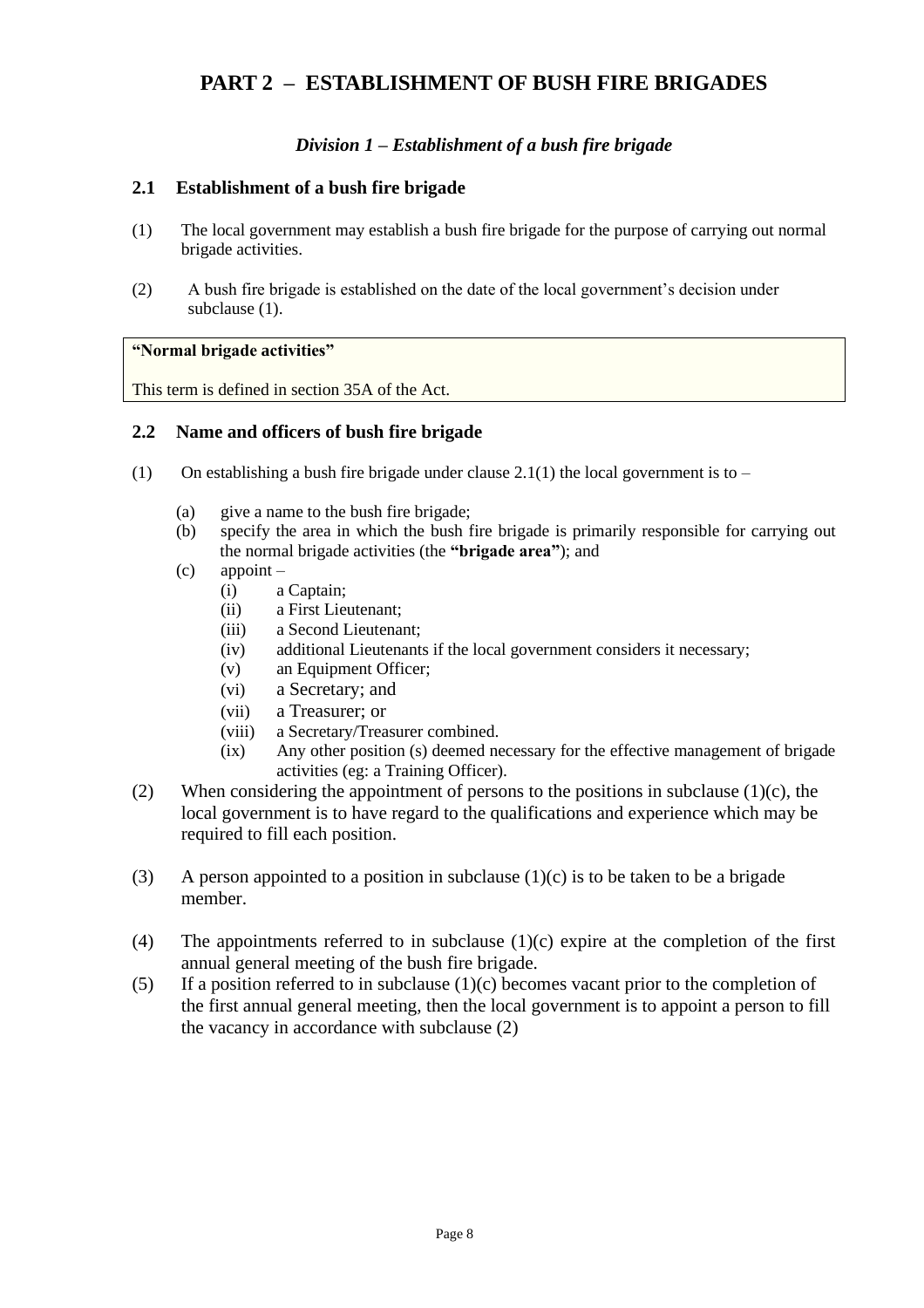#### *Division 2 – Command at a fire*

#### **2.3 Ranks within the bush fire brigade**

- (1) Where under the Act and Bush Fire Operating Procedures members of the bush fire brigade have command of a fire, unless a bushfire control officer is in attendance at the fire, the Captain has full control over other persons fighting the fire, and is to issue instructions as to the methods to be adopted by the firefighters. In the absence of the Captain, the first Lieutenant, and in the absence of the first, the second Lieutenant and so on, in the order of seniority determined, is to exercise all the powers and duties of the Captain.
- (2) Where a bushfire control officer is in attendance at a fire which the members of the bush fire brigade have command of under the Act and the Bush Fire Operating Procedures, the most senior bushfire control officer has full control over other persons fighting the fire and is to issue instructions as to the methods to be adopted by the fire fighters.
- (3) The authority may, at the request of Local Government, authorise a Bush Fire Liaison Officer to take control of all operations in relation to that fire.

#### *Division 3 – Application of Rules to a bush fire brigade*

#### **2.4 Rules**

- (1) The Rules govern the operation of a bush fire brigade.
- (3) A bush fire brigade and each brigade member is to comply with the Rules.

#### **2.5 Variation of Rules**

- (1) The local government may vary the Rules in their application to all bush fire brigades or in respect of a particular bush fire brigade.
- (2) The Rules, as varied, have effect on and from the date of a decision under subclause (1).
- (3) The local government is to notify a bush fire brigade of any variation to the Rules as soon as practicable after making a decision under subclause (1).

#### *Division 4 – Transitional*

#### **2.6 Existing Bush Fire Brigades**

- (1) Where a local government has established a bush fire brigade prior to the commencement date, then on and from the commencement day –
	- (a) the bush fire brigade is to be taken to be a bush fire brigade established under and in accordance with this local law;
	- (b) the provisions of this local law apply to the bush fire brigade save for clause 2.2; and
	- (c) any rules governing the operation of the bush fire brigade are to be taken to have been repealed and substituted with the Rules.
- (2) In this clause  $-$

**"commencement day"** means the day on which this local law comes into operation.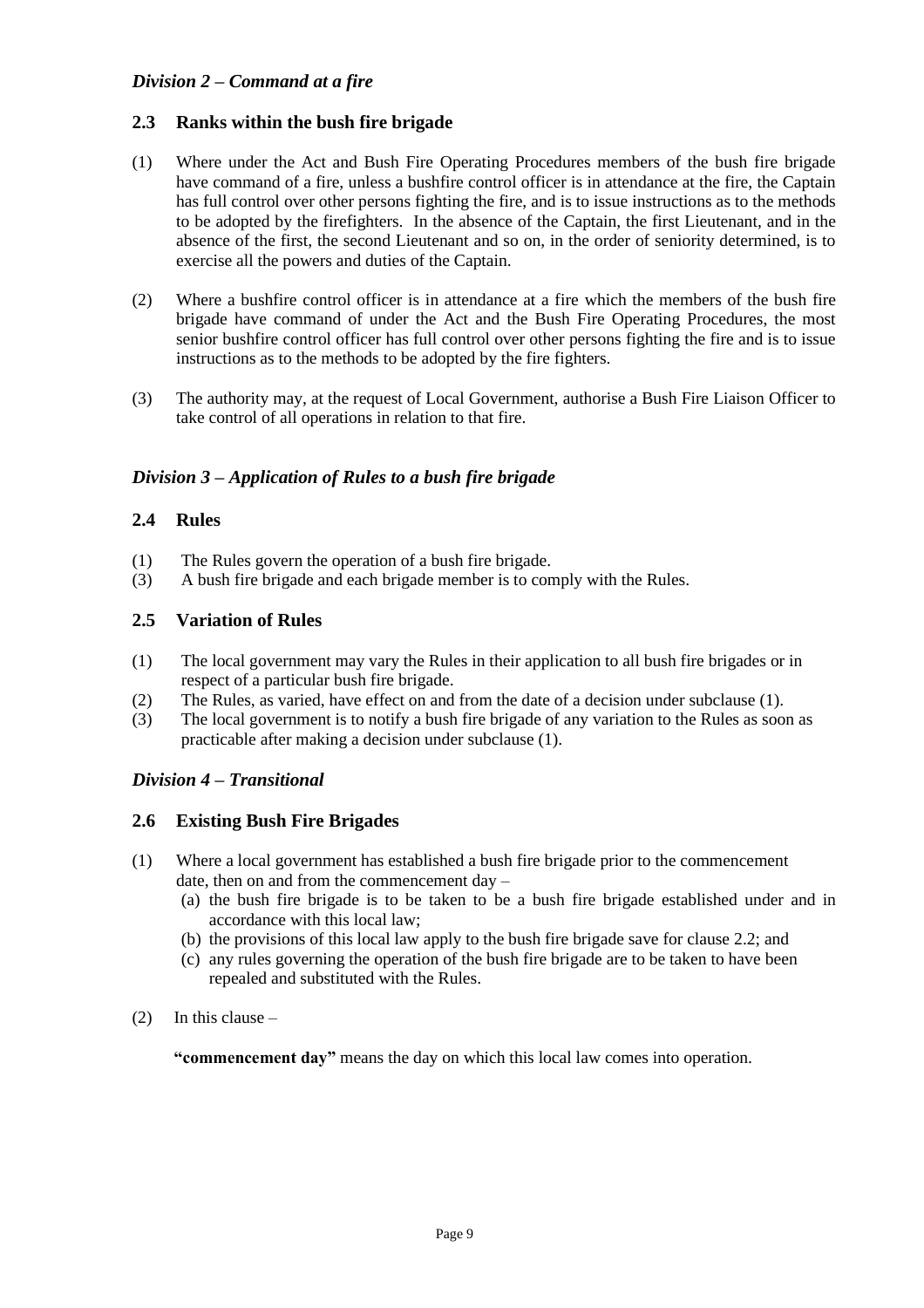## *Division 5 – Dissolution of bush fire brigade*

#### **2.7 Dissolution of bush fire brigade**

In accordance with section 41(3) of the Act, the local government may cancel the registration of a bush fire brigade if it is of the opinion that the bush fire brigade is not complying with the Act, this local law, the Bush Fire Operating Procedures or the Rules, or is not achieving the objectives for which it was established.

#### **2.8 New arrangement after dissolution**

If a local government cancels the registration of a bush fire brigade, alternative fire control arrangements are to be made in respect of the brigade area.

# **PART 3 - ORGANISATION AND MAINTENANCE OF BUSH FIRE BRIGADES**

#### *Division 1 – Local government responsibility*

#### **3.1 Local government responsible for structure**

The Council is to ensure that there is an appropriate structure through which the organisation of bush fire brigades is maintained.

#### **3.2 Officers to be supplied with Act**

The local government is to supply each brigade officer with a copy of the Act, the Regulations, the Bush Fire Operating Procedures, this local law and any other written laws which may be relevant to the performance of the brigade officers' functions, and any amendments which are made thereto from time to time.

#### *Division 2 – Chief Bush Fire Control Officer*

#### **3.3 Managerial role of Chief Bush Fire Control Officer**

Subject to any directions by the local government the Chief Bush Fire Control Officer has primary managerial responsibility for the organisation and maintenance of bush fire brigades.

#### **3.4 Chief Bush Fire Control Officer may attend meetings**

The Chief Bush Fire Control Officer or her or his nominee (who is to be a bush fire control officer) may attend as a non-voting representative of the local government at any meeting of a bush fire brigade.

#### **3.5 Duties of Chief Bush Fire Control Officer**

The duties of the Chief Bush Fire Control Officer include –

- (a) provide leadership to volunteer bush fire brigades;
- (b) monitor bush fire brigades' resourcing, equipment (including protective clothing) and training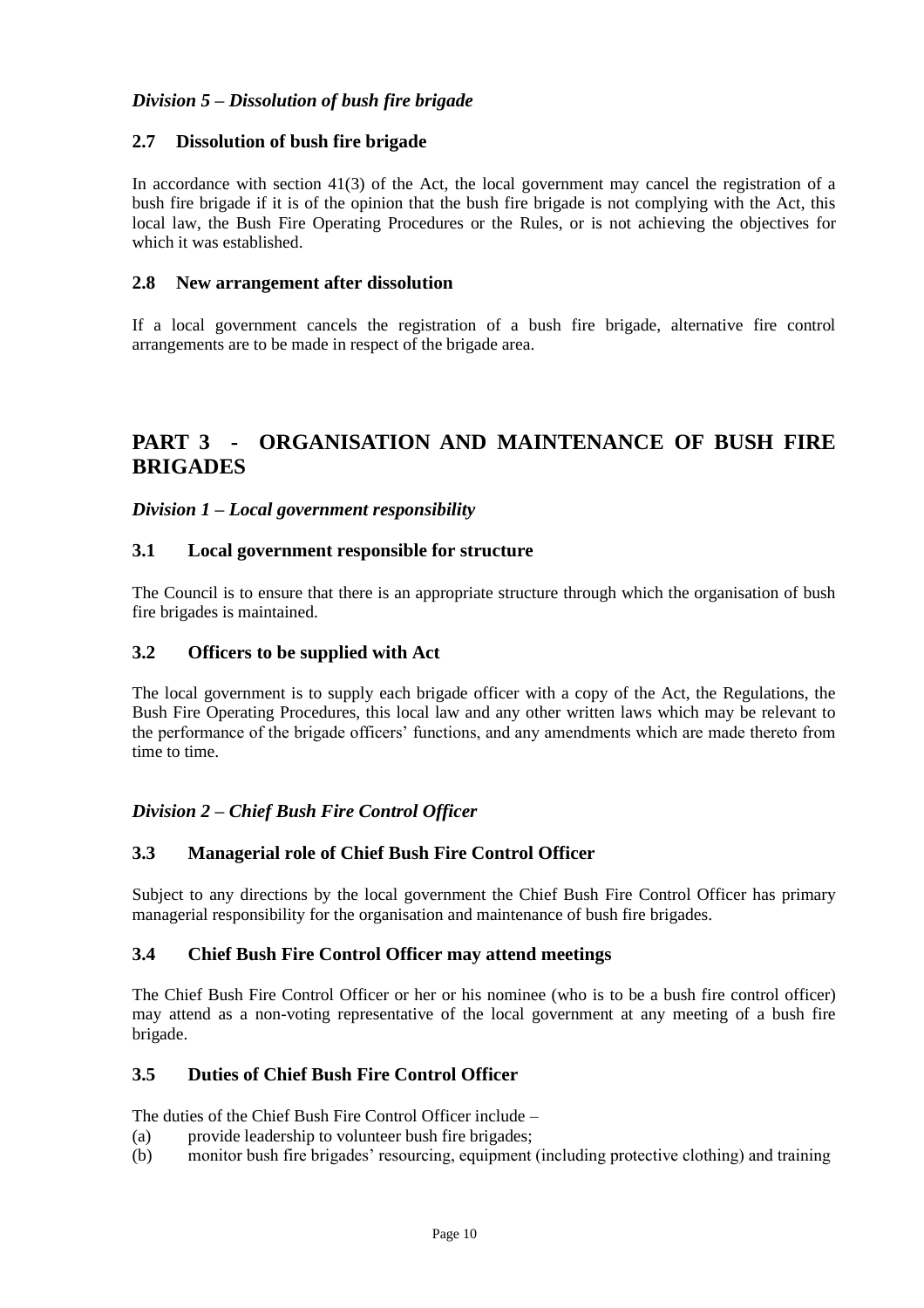levels and report thereon with recommendations at least once a year to the local government;

- (c) liaise with the local government concerning fire prevention / suppression matters generally and directions to be issued by the local government to bush fire control officers (including those who issue permits to burn) bush fire brigades or brigade officers;
- (d) ensure that bush fire brigades are registered with the local government and that lists of brigade members are maintained.

## *Division 3 – Annual general meetings of bush fire brigades*

#### **3.6 Holding of annual general meeting**

A bush fire brigade is to hold its annual general meeting during the month of March or April each year.(amended 12 August 2005).

#### **3.7 Nomination of bush fire control officers to Bush Fire Advisory Committee**

At the annual general meeting of a bush fire brigade, one brigade member is to be nominated to the Bush Fire Advisory Committee to serve as the bush fire control officer for the brigade area until the next general meeting.

#### **3.8 Nomination of bush fire control officer to the local government**

If the local government has not established a Bush Fire Advisory Committee, then at the annual general meeting of a bush fire brigade, the bush fire brigade is to nominate one brigade member to the local government to serve as the bush fire control officer for the brigade area until the next annual general meeting.

#### **3.9 Minutes to be tabled before the Bush Fire Advisory Committee**

- (1) The Secretary is to forward a copy of the minutes of the annual general meeting of a bush fire brigade to the Chief Bush Fire Control Officer within one month after the meeting.
- (2) The Chief Bush Fire Control Officer is to table the minutes of a bush fire brigade's annual general meeting at the next meeting of the –
	- (a) Bush Fire Advisory Committee; or
	- (b) Council, if there is no Bush Fire Advisory Committee, following their receipt under subclause (1).

#### *Division 4 – Bush Fire Advisory Committee*

#### **3.10 Functions of Advisory Committee**

The Bush Fire Advisory Committee is to have the functions set out in section 67 of the Act and is to include such number of nominees of the bush fire brigades as is determined by the local government.

#### **Constitution of Committee**

Under section 67(1) of the Act a local government may appoint such persons as it thinks fit as a Bush Fire Advisory Committee.

Under section 67(2) of the Act, a local government is obliged to appoint a member of the council to the Bush Fire Advisory Committee.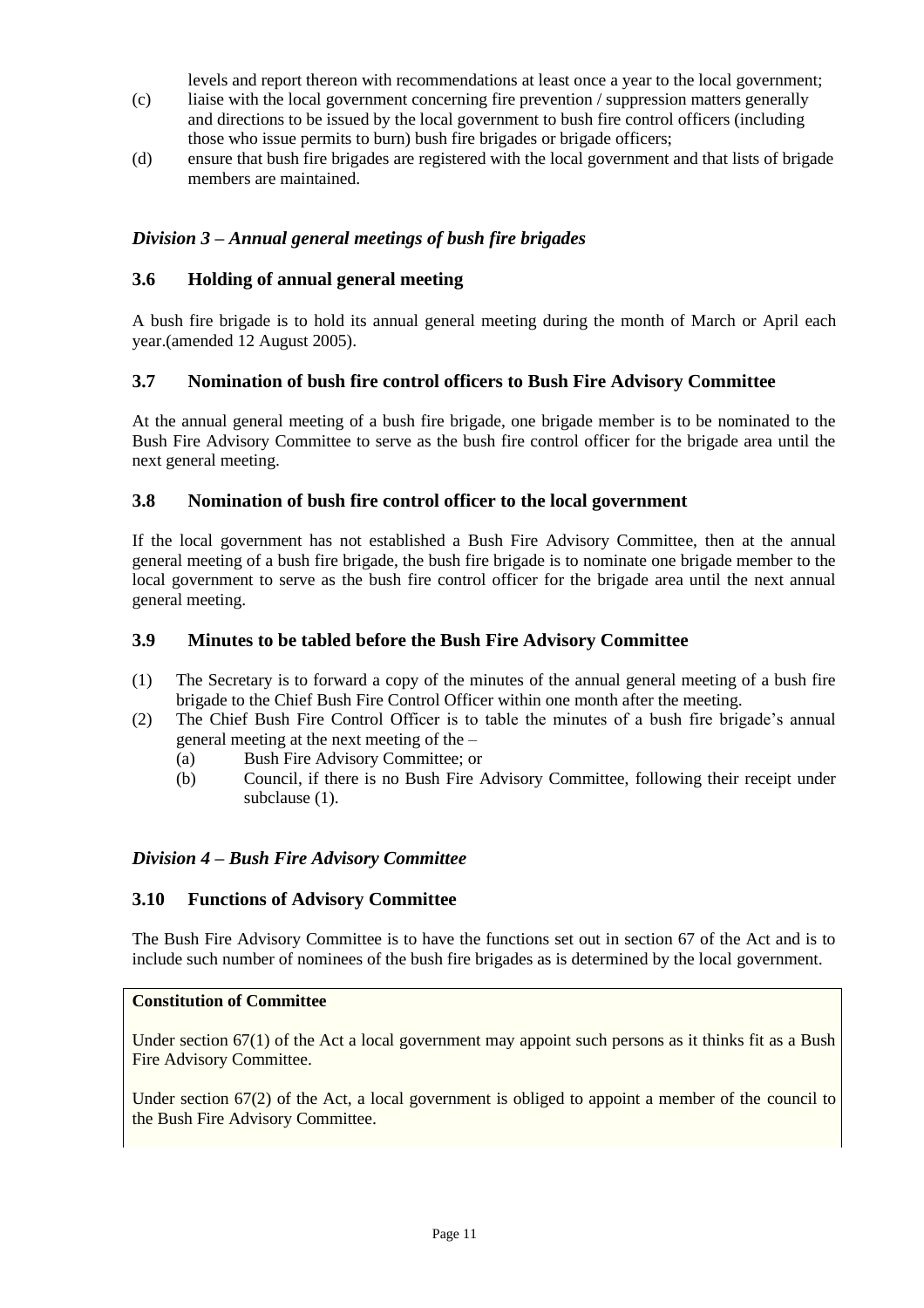Under section 67(3) of the Act, a local government may make rules for the guidance of the Bush Fire Advisory Committee and is to fix the quorum for the transaction of business.

## **3.11 Advisory Committee to nominate bush fire control officers**

As soon as practicable after the annual general meeting of each bush fire brigade in the district, the Bush Fire Advisory Committee is to nominate to the local government from the persons nominated by each bush fire brigade a person for the position of a bush fire control officer for the brigade area.

#### **3.12 Local government to have regard to nominees**

When considering persons for the position of a bush fire control officer, the local government is to have regard to those persons nominated by the Bush Fire Advisory Committee, but is not bound to appoint the persons nominated.

#### **Fire weather officers**

See section 38(6) of the Act.

#### **Enforcement**

See sections 58 and 59 of the Act.

#### **3.13 Advisory Committee to consider bush fire brigade motions**

The Bush Fire Advisory Committee is to make recommendations to the local government on all motions received by the Bush Fire Advisory Committee from bush fire brigades.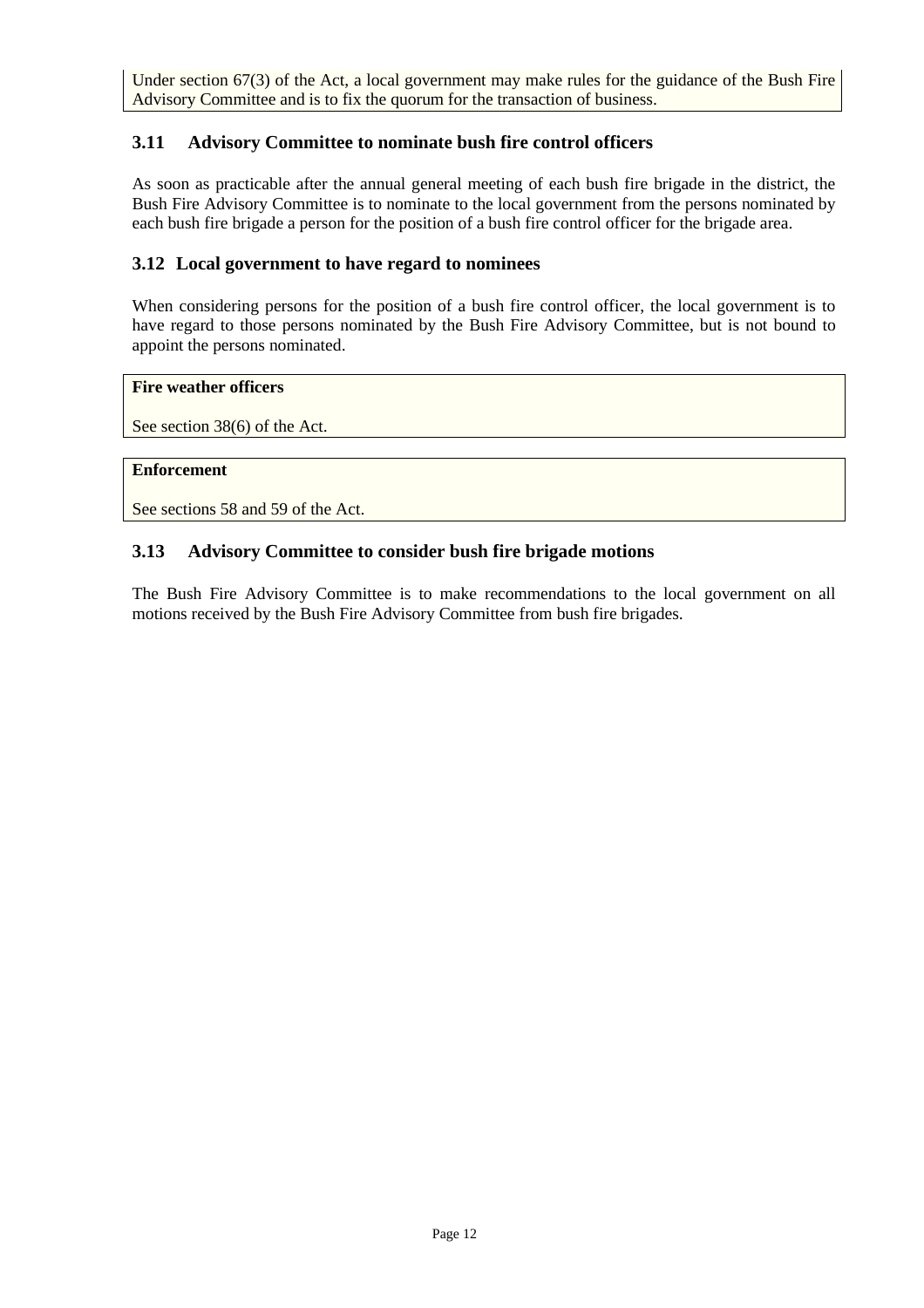# **PART 4 – TYPES OF BUSH FIRE BRIGADE MEMBERSHIP**

# **4.1 Types of membership of bush fire brigade**

The membership of a bush fire brigade consists of the following –

- (a) fire fighting members;
- (b) associate members;
- (c) cadet members; and
- (d) honorary life members.

## **4.2 Fire fighting members**

Fire fighting members are those persons being at least 16 years of age who undertake all normal bush fire brigade activities.

#### **4.3 Associate members**

Associate members are those persons who are willing to supply free vehicular transport for fire fighting members or fire fighting equipment, or who are prepared to render other assistance required by the bush fire brigade.

#### **4.4 Cadet members**

Cadet members are –

- (a) to be aged 11 to 15 years;
- (b) to be admitted to membership only with the consent of their parent or guardian;
- (c) admitted for the purpose of training and are not to attend or be in attendance at an uncontrolled fire or other emergency incident;
- (d) to be supervised by a fire fighting member when undertaking normal brigade activities as defined by paragraphs  $(c)$ ,  $(d)$ ,  $(e)$ ,  $(f)$  and  $(g)$  of section 35A of the Act;
- (e) ineligible to vote at bush fire brigade meetings;
- (f) not to be assigned ranks under the Authority's rank structure.

#### **4.5 Honorary life member**

- (1) The bush fire brigade may by a simple majority resolution appoint a person as an honorary life member in recognition of services by that person to the bush fire brigade.
- (2) No membership fees are to be payable by an honorary life member.

#### **4.6 Notification of membership**

No later than 31 May in each year, the bush fire brigade is to report to the Chief Fire Control Officer the name, contact details and type of membership of each brigade member.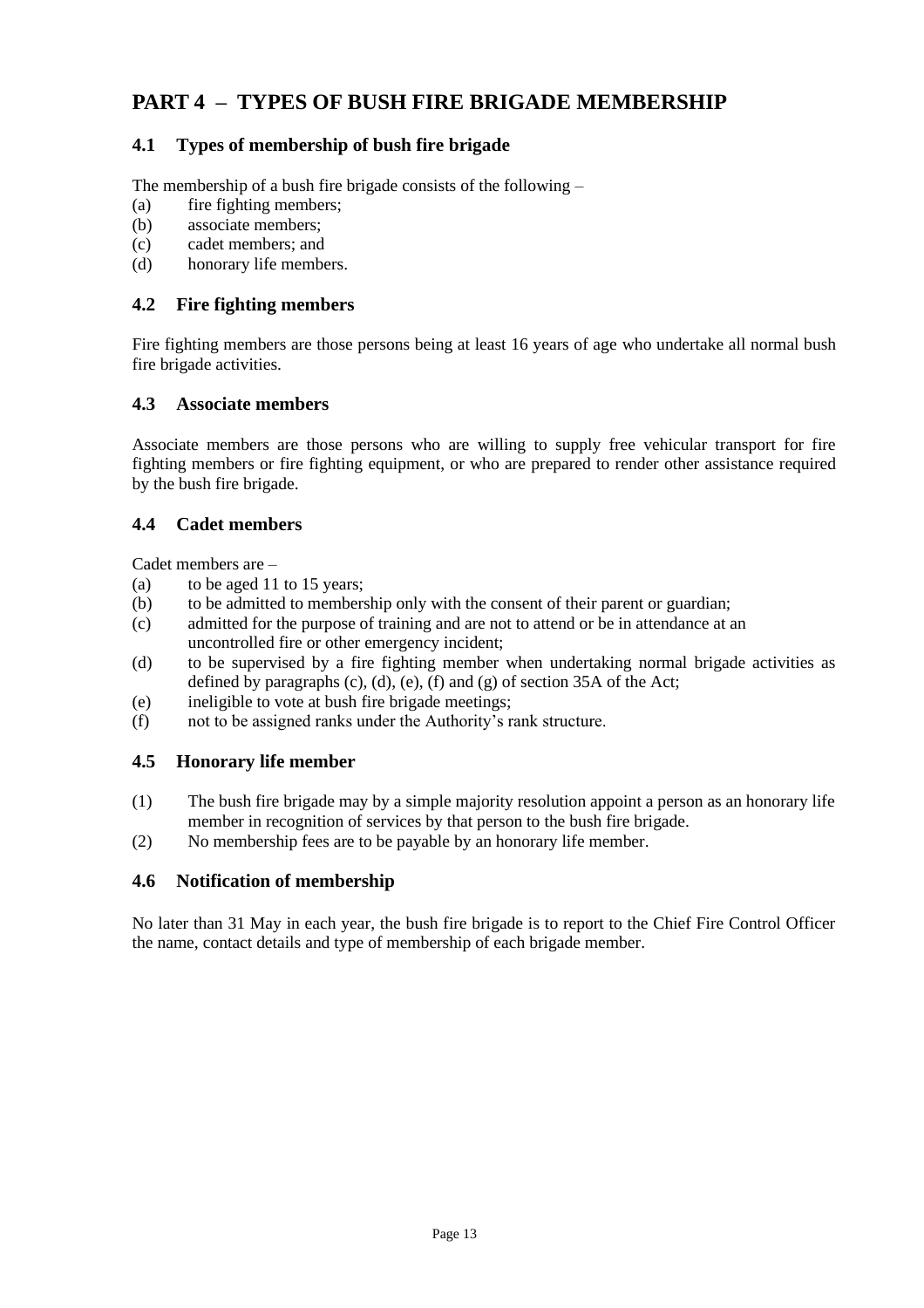# **PART 5 – APPOINTMENT DISMISSAL AND MANAGEMENT OF MEMBERS**

#### **5.1 Rules to govern**

The appointment, dismissal and management of brigade members by the bush fire brigade are governed by the Rules.

# **PART 6 – EQUIPMENT OF BUSH FIRES BRIGADES**

#### **6.1 Policies of local government**

The local government may make policies under which it  $-$ 

- (a) provides funding to bush fire brigades for the purchase of protective clothing, equipment and appliances; and
- (b) keeps bush fire brigades informed of opportunities for funding from other bodies.

#### **6.2 Equipment in brigade area**

Not later than 31 May in each year, the bush fire brigade is to report to the local government the nature, quantity and quality of all protective clothing, equipment and appliances of the bush fire brigade which are generally available within the brigade area (or at a station of the bush fire brigade).

#### **6.3 Funding from local government budget**

A request to the local government from the bush fire brigade for funding of protective clothing, equipment or appliance needs is to be received by the local government by 31 March in order to be considered in the next following local government budget, and is to be accompanied by the last audited financial statement and a current statement of assets and liabilities of the bush fire brigade.

#### **6.4 Consideration in the local government budget**

The local government may approve or refuse an application for funding depending upon the assessment of budget priorities for the year in question.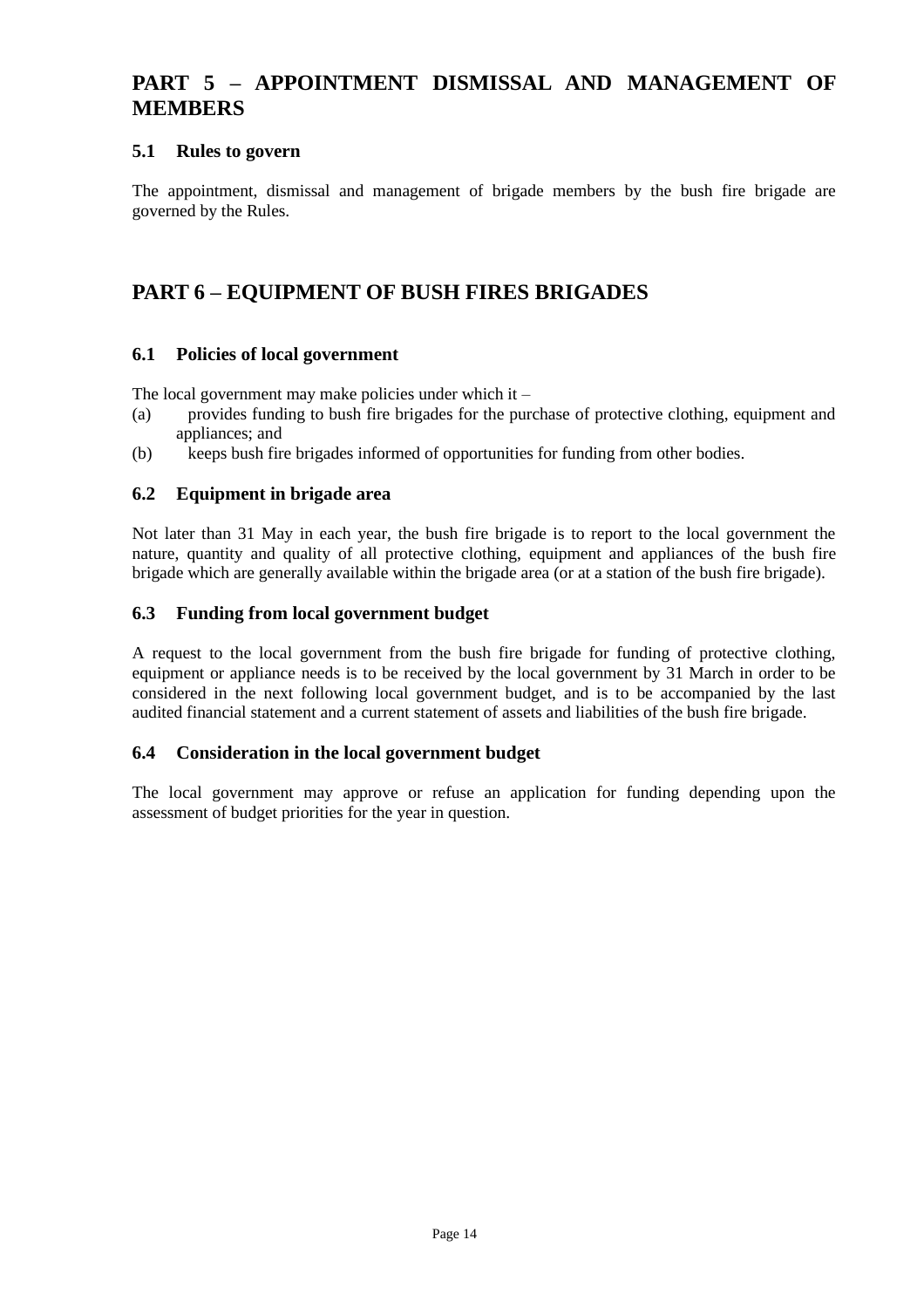#### **FIRST SCHEDULE**

# **RULES GOVERNING THE OPERATION OF BUSH FIRE BRIGADES**

# **PART 1 - PRELIMINARY**

## **1.1 Interpretation**

- (1) In these Rules, unless the context otherwise requires, where a term is used in these Rules and is defined in the local law, the Act or the Regulations, then the term is to be taken to have the meaning assigned to it in the local law, the Act or the Regulations, as the case may be.
- (2) In these Rules, unless the context otherwise requires
	- **"absolute majority"** means a majority of more than 50% of the number of:
	- (a) brigade members of the bush fire brigade, whether in attendance at the meeting or not, if the majority is required at a meeting of the bush fire brigade; or
	- (b) brigade officers of the bush fire brigade, whether in attendance at the meeting or not, if the majority is required at a meeting of the Committee.

**"Committee"** means the Committee of the bush fire brigade; **"local law"** means the Shire of Boyup Brook Bush Fire Brigades Local Law; and

**"normal brigade activities"** is defined by section 35A of the Act

- (3) Subject to these Rules, where a decision is to be made by the bush fire brigade, then the decision may be made by a resolution passed by a simple majority of the brigade members who are present in person or by proxy at the meeting.
- (4) Subject to these Rules, where a decision is to be made by the Committee, then the decision may be made by a resolution passed by a simple majority of the brigade officers who are present in person or by proxy at the meeting.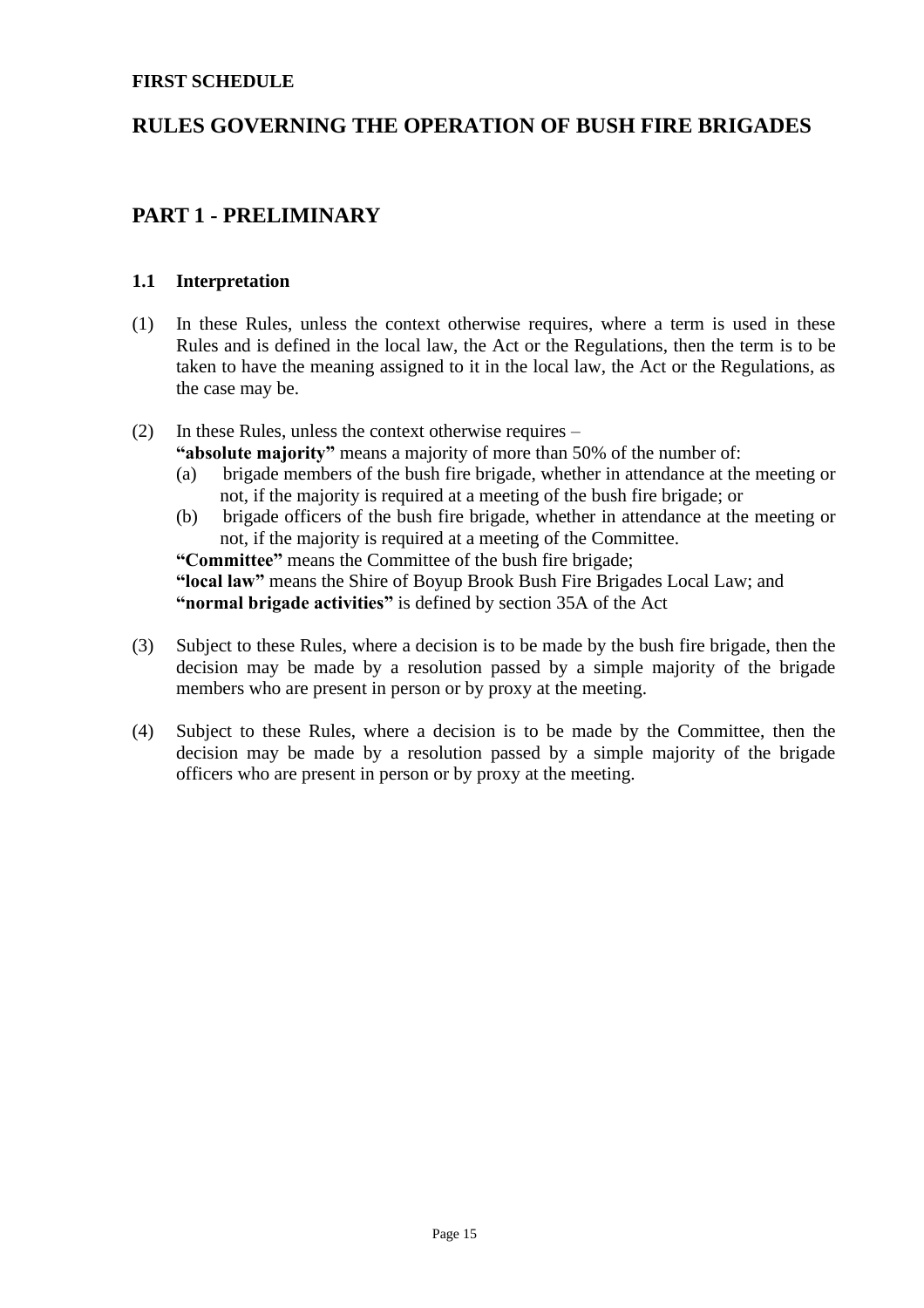# **PART 2 – OBJECTS AND MEMBERSHIP OF BUSH FIRE BRIGADE**

# **2.1 Objects of bush fire brigade**

The objects of the bush fire brigade are to carry out –

- (a) the normal brigade activities; and
- (b) the functions of the bush fire brigade which are specified in the Act, the Regulations and the local law.

#### **2.2 Committee to determine applications**

Applications for membership are to be determined by the Committee.

# **2.3 Conditions of membership**

In relation to any type of membership, as described in Part 4 of the local law, the bush fire brigade may establish policies pertaining to –

- (a) the qualifications required;
- (b) fees payable, if any;
- (c) a requirement to serve a probationary period;
- (d) procedures to be employed by the Committee prior to approval of an application for membership,

and the Committee is to act within the parameters of any such policy in determining applications for membership.

#### **2.4 Applications for membership**

An application for membership is to be in writing and is to be submitted to the Secretary accompanied by a completed form in the form determined by the local government from time to time.

# **2.5 Decision on application for membership**

- (1) The Committee may
	- (a) approve an application for membership unconditionally or subject to any conditions; or
	- (b) refuse to approve an application for membership.
- (2) If the Committee refuses to approve an application for membership, it is to give written reasons for the refusal, as soon as practicable after the decision is made, to the applicant and the advice that the applicant has the right to object to the local government.

#### **2.6 FESA to be notified of registrations**

If any application for membership is approved, the Secretary of the bush fire brigade is to supply registration details to the Authority within 14 days of a person being admitted to membership in the form required by the Authority from time to time.

#### **2.7 Termination of membership**

(1) Membership of the bush fire brigade terminates if the member –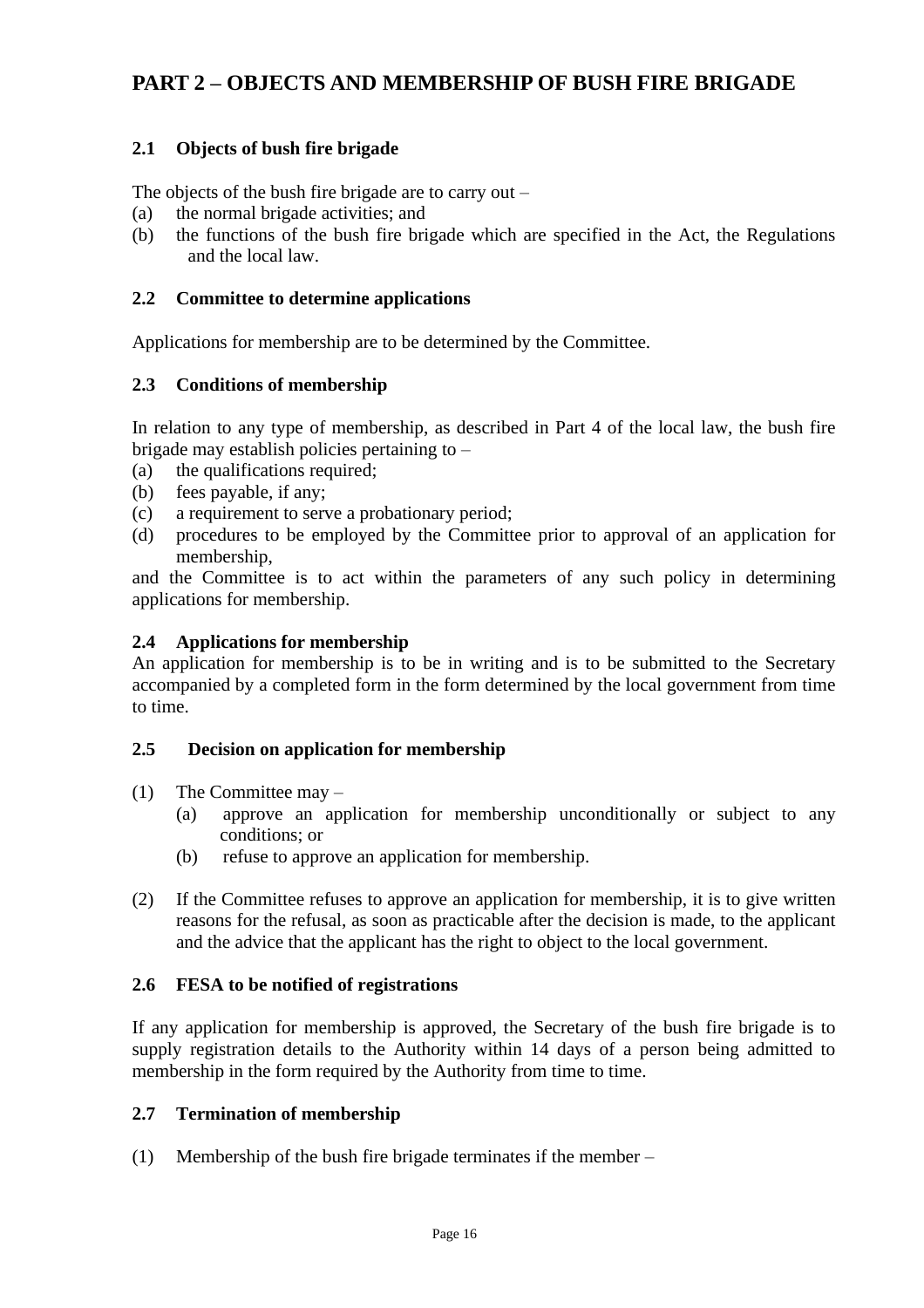- (a) dies;
- (b) gives written notice of resignation to the Secretary;
- (c) is, in the opinion of the Committee, permanently incapacitated by mental or physical ill-health;
- (d) is dismissed by the Committee; or
- (e) ceases to be a member or is taken to have resigned under subclause (2)
- (2) A brigade member whose membership fees are more than one year in arrears is to be taken to have resigned from the bush fire brigade.

# **2.8 Suspension of membership**

- (1) Membership of the bush fire brigade may be suspended at any time if, in the opinion of the Committee, circumstances warrant suspending the member.
- (2) The period of suspension shall be at the discretion of the Committee.
- (3) Upon the expiry of the period of suspension the Committee may:
	- (a) extend the period of suspension;
	- (b) terminate the membership; or
	- (c) reinstate the membership.

# **2.9 Existing liabilities to continue**

(1) The resignation, or dismissal of a member under clause 2.7 does not affect any liability of the brigade member arising prior to the date of resignation or dismissal.

# **2.10 Member has right of defence**

A brigade member is not to be dismissed under clause 2.7(1)(d) without being given the opportunity to meet with the Committee and answer any charges which might give grounds for dismissal.

# **2.11 Objection Rights**

A person whose -

- (a) application for membership is refused under clause  $2.5(1)(b)$ ;
- (b) membership is terminated under clause  $2.7(1)(c)$ , clause  $2.7(1)(d)$  or clause  $2.8(3)(b)$ ; or
- (c) membership is suspended under clause  $2.8(1)$  or clause  $2.8(3)(a)$ .

has the right of objection to the local government which may dispose of the objection by –

- (a) dismissing the objection;
- (b) varying the decision objected to; or
- (c) revoking the decision objected to, with or without  $-$ 
	- (i) substituting for it another decision; or
	- (ii) referring the matter, with or without directions, for another decision by the Committee.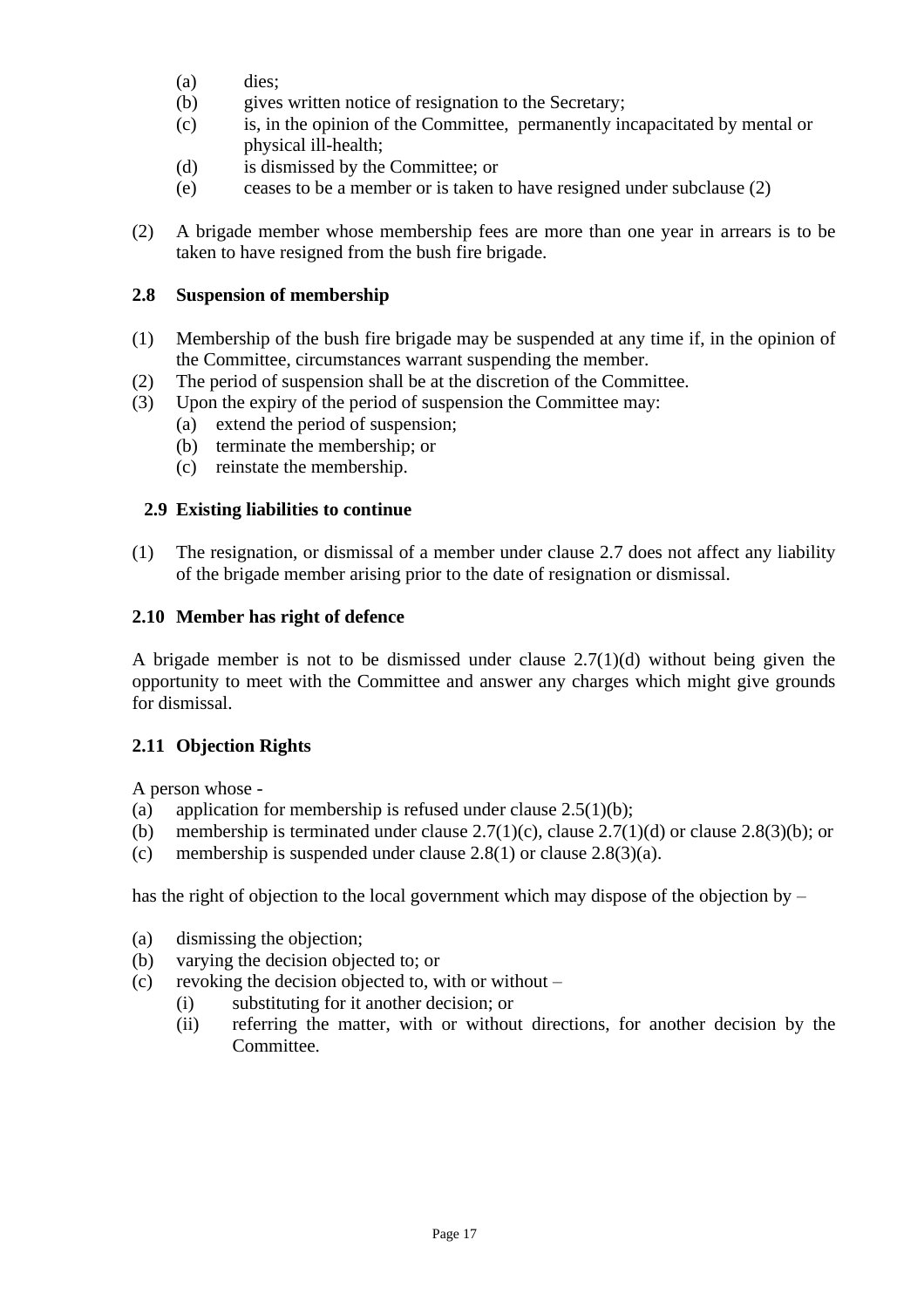# **PART 3 – FUNCTIONS OF BRIGADE OFFICERS**

## Functions of brigade officers

The functions of brigade officers are set out in section 44 of the Act and these Rules.

## **3.1 Chain of command during fire fighting activities**

Subject to the Act and the local law, the command procedures to apply during fire fighting activities are as detailed in the local government's Bush Fire Operating Procedures.

#### **3.2 Duties Of Captain**

- (1) Subject to subclause (2) below, the Captain is to preside at all meetings.
- (2) In the absence of the Captain, the meeting may elect another person to preside at the meeting.

#### **3.3 Secretary**

- (1) The Secretary is to  $-$ 
	- (a) be in attendance at all meetings and keep a correct minute and account of the proceedings of the bush fire brigade in a book which shall be open for inspection by brigade members at any reasonable time;
	- (b) answer all correspondence or direct it appropriately, and keep a record of the same;
	- (c) prepare and send out all necessary notices of meetings;
	- (d) receive membership fees, donations and other monies on behalf of the bush fire brigade, and remit them to the Treasurer upon receipt;
	- (e) complete and forward an incident report form in the form required by the Authority to the Chief Bush Fire Control Officer and the Authority within 14 days after attendance by the bush fire brigade at an incident.
	- (f) maintain a register of all current brigade members which includes each brigade member's contact details and type of membership.
	- (g) provide no later than 31 May in each year, a report to the Chief Bush Fire Control Officer detailing the name, contact details and type of membership of each brigade member.
- (2) Where a bush fire brigade attends an incident on more than one day, the incident report form is to be completed and forwarded under subclause  $(1)(e)$  within 14 days after the last day of attendance.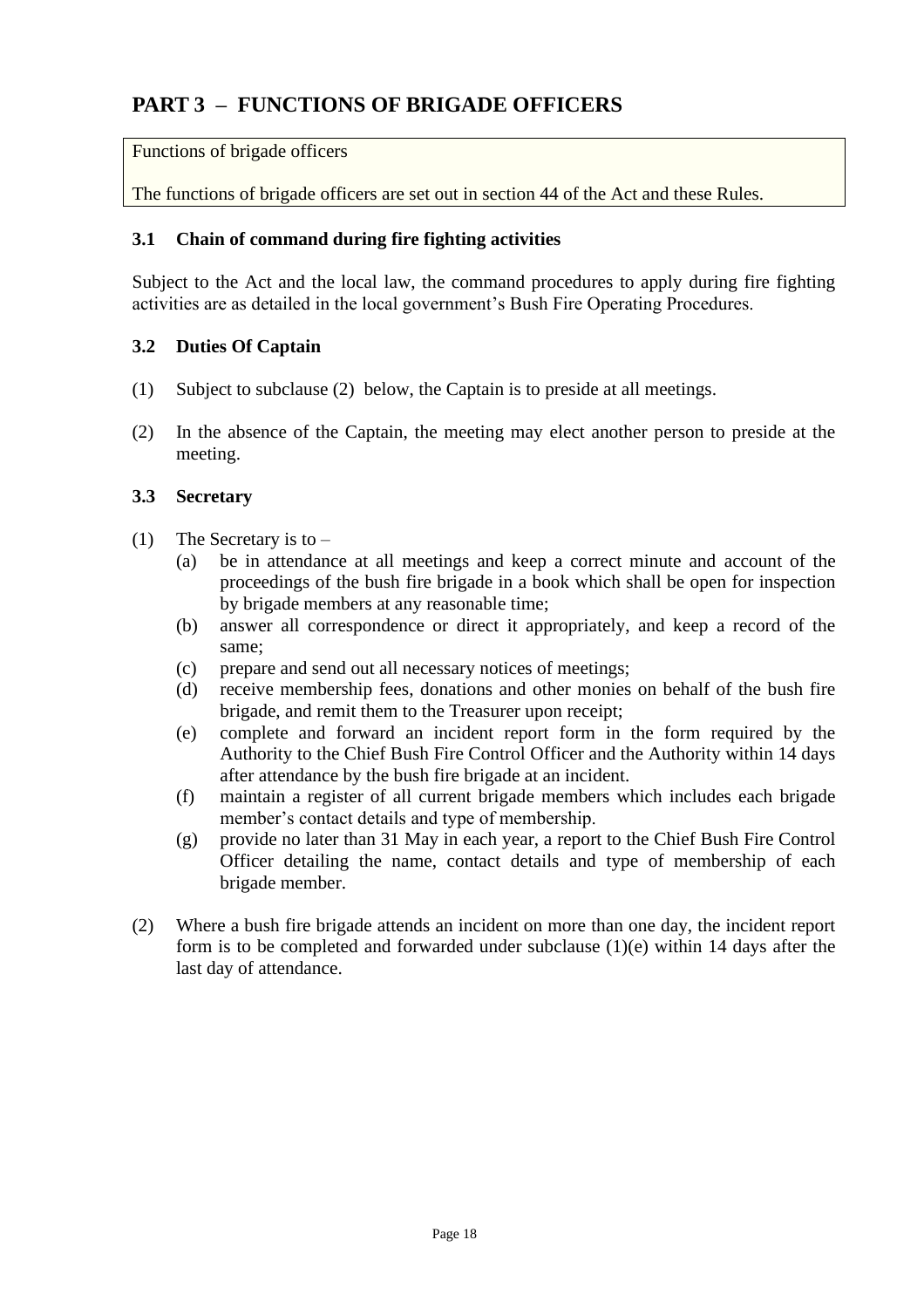# **3.4 Treasurer**

The Treasurer is to –

- (a) receive donations and deposits from the Secretary, and deposit all monies to the credit of the bush fire brigade's bank account;
- (b) pay accounts as authorized by the Committee;
- (c) keep a record of all monies received and payments made, maintain the accounts and prepare the balance sheet for each financial year;
- (d) be the custodian of all monies of the bush fire brigade; and
- (e) regularly inform the Secretary of the names of those brigade members who have paid their membership fees.
- (f) report on the financial position at meetings of the bush fire brigade or Committee.

# **3.5 Equipment Officer**

The Equipment Officer is responsible for the custody and maintenance in good order and condition of all protective clothing, equipment and appliances provided by the local government to the bush fire brigade (or of the bush fire brigade).

# **3.6 Storage of equipment**

- (1) The Equipment Officer may store all of the equipment of the bush fire brigade at a place approved by the Captain (the "station").
- (2) If there is to be more than one station in the brigade area, the Equipment Officer is to appoint in respect of each station a person who is responsible for the custody and maintenance in good order and condition of all equipment and appliances at the station, subject to any direction of the Equipment Officer.

# **3.7 Equipment Officer to report**

The Equipment Officer is to provide, no later than 31 May of each year, a report to the local government and bush fire brigade captain describing the nature, quantity and quality of all protective clothing, equipment and appliances of the bush fire brigade which are generally available within the bush fire brigade area (or at a station of the bush fire brigade).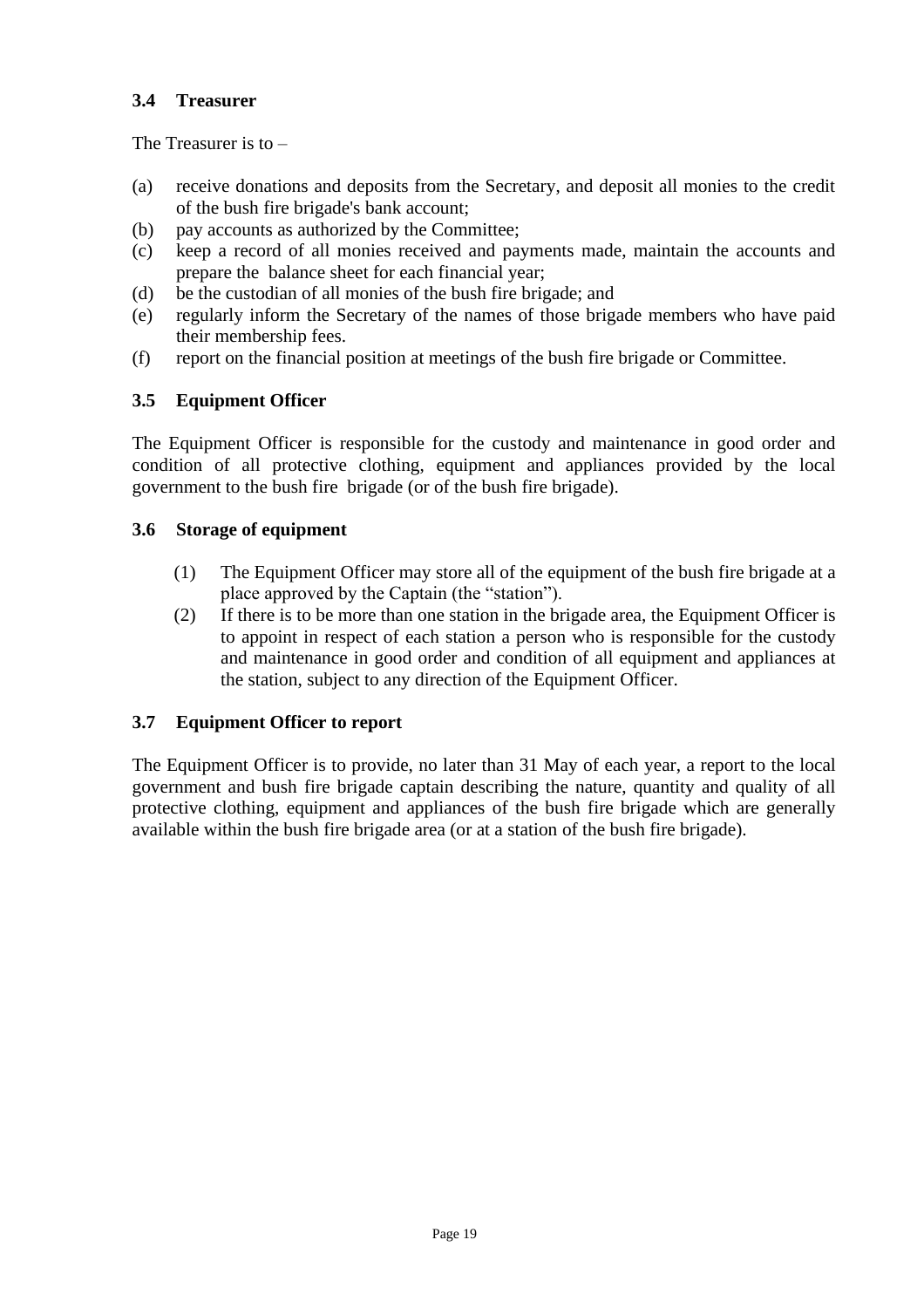# **PART 4 – COMMITTEE**

# **4.1 Management of bush fire brigade**

- (1) Subject to the provisions of these Rules, the administration and management of the affairs of the bush fire brigade are vested in the Committee.
- (2) Without limiting the generality of subclause (1), the Committee is to have the following functions –
	- (a) to recommend to the local government amendments to these Rules;
	- (b) to draft the annual budget for the bush fire brigade and present it at the annual general meeting of the bush fire brigade;
	- (c) to propose a motion for consideration at any meeting of the bush fire brigade;
	- (d) to recommend to the local government equipment which needs to be supplied by the local government to the bush fire brigade;
	- (e) to invest or place on deposit any of the funds of the bush fire brigade not immediately required to perform the normal brigade activities;
	- (f) to delegate to a person, as from time to time thought fit, any functions (being less than the total functions of the Committee) on any conditions it thinks fit;
	- (g) to do all things necessary or convenient in order to perform any of its functions and to secure the performance of the normal brigade activities by the bush fire brigade; and
	- (h) deal with membership applications, grievances, disputes and disciplinary matters.

# **4.2 Constitution of Committee**

- (1) The Committee of the bush fire brigade is to consist of the brigade officers being the Captain, Secretary, Treasurer, Equipment Officer and the Lieutenants of the bush fire brigade.
- (2) The brigade officers are to
	- (a) be elected at the annual general meeting of the bush fire brigade;
	- (b) hold office until the next annual general meeting; and
	- (c) be eligible for re-election at the next annual general meeting.
- (3) Any brigade officer may be removed from office by an absolute majority decision of the brigade members present in person or by proxy at a special meeting called for such a purpose.
- (4) The Committee may appoint a brigade member to fill a vacancy in any office arising from a resolution under subclause (3) or which has arisen for any other reason.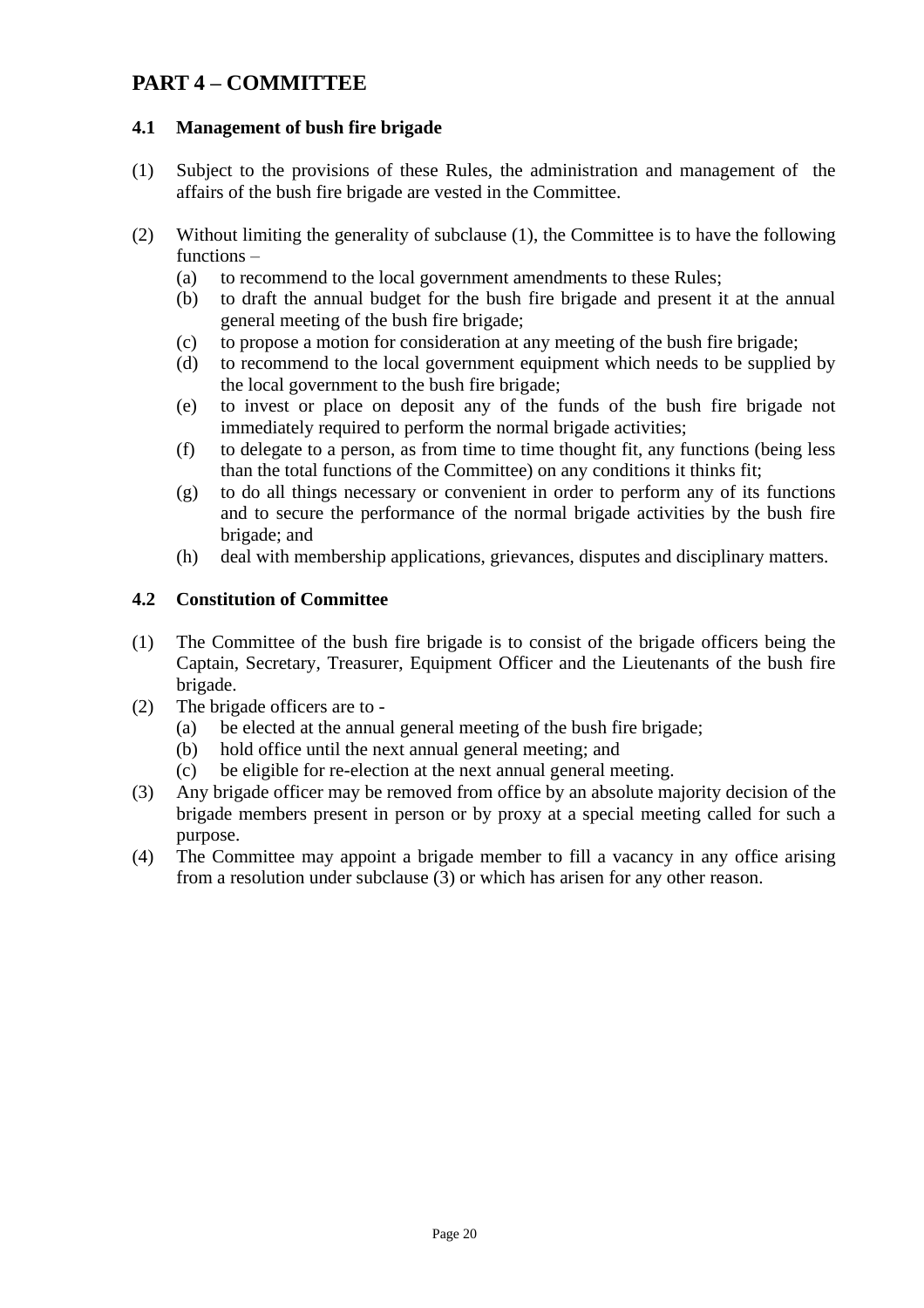# **PART 5 – MEETINGS OF BUSH FIRE BRIGADE**

# **5.1 Ordinary meetings**

- (1) Ordinary meetings may be called at any time by the Secretary by giving at least 7 days notice to all brigade members and to the Chief Fire Control Officer, for the purpose of –
	- (a) organising and checking equipment;
	- (b) requisitioning new or replacement equipment;
	- (c) organising field excursions, training sessions, hazard reduction programs, and the preparation of fire-breaks;
	- (d) establishing new procedures in respect of any of the normal brigade activities; and
	- (e) dealing with any general business.
- (2) In a notice given under subclause (1), the Secretary is to specify the business which is to be conducted at the meeting.
- (3) Business may be conducted at an ordinary meeting of the bush fire brigade notwithstanding that it was not specified in a notice given under subclause (1) in relation to that meeting.

# **5.2 Special meetings**

- (1) The Secretary is to call a special meeting when 5 or more brigade members request one in writing.
- (2) At least 2 days notice of a special meeting is to be given by the Secretary, to all brigade members and to the Chief Bush Fire Control Officer.
- (3) In a notice given under subclause (2) the Secretary is to specify the business which is to be conducted at the meeting.
- (4) No business is to be conducted at a special meeting beyond that specified in a notice given under subclause (2) in relation to that meeting.

# **5.3 Annual general meeting**

- (1) At least 7 days notice of the annual general meeting is to be given by the Secretary to all brigade members and to the Chief Bush Fire Control Officer.
- (2) At the annual general meeting the bush fire brigade is to  $-$ 
	- (a) elect the brigade officers from among the brigade members;
	- (b) consider the Captain's report on the year's activities;
	- (c) adopt the annual financial statements;
	- (d) appoint an Auditor for the ensuing financial year in accordance with clause 5.6; and
	- (e) deal with any general business.
- (3) In a notice given under subclause (1), the Secretary is to specify the business which is to be conducted at the meeting.
- (4) Business may be conducted at an annual general meeting notwithstanding that it was not specified in a notice given under subclause (1) in relation to that meeting.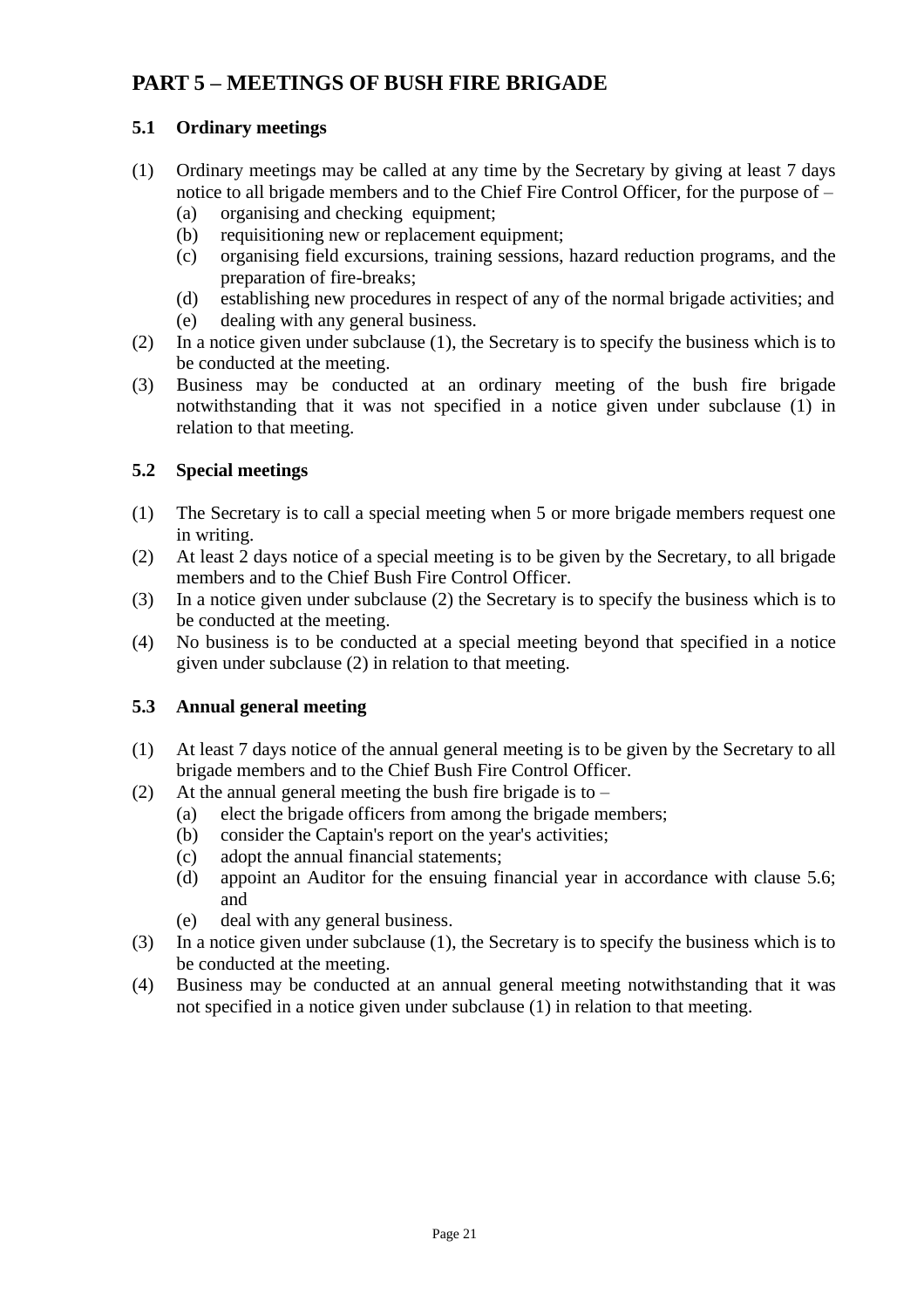# **5.4 Quorum**

- (1) The quorum for a meeting of the bush fire brigade is at least 50% of the number of offices (whether vacant or not) of member of the bush fire brigade.
- (2) No business is to be transacted at a meeting of the bush fire brigade unless a quorum of brigade members is present in person or by proxy.

# **5.5 Voting**

Each brigade member is to have one vote, however in the event of an equality of votes, the Captain (or person presiding) may exercise a casting vote.

# **5.6 Auditor**

- (1) At the annual general meeting a person, not being a brigade member, is to be appointed as the Auditor of the bush fire brigade for the ensuing financial year.
- (2) The Auditor is to audit the accounts of the bush fire brigade not less than 7 days before the annual general meeting and is to certify to their correctness or otherwise and present a report at the annual general meeting.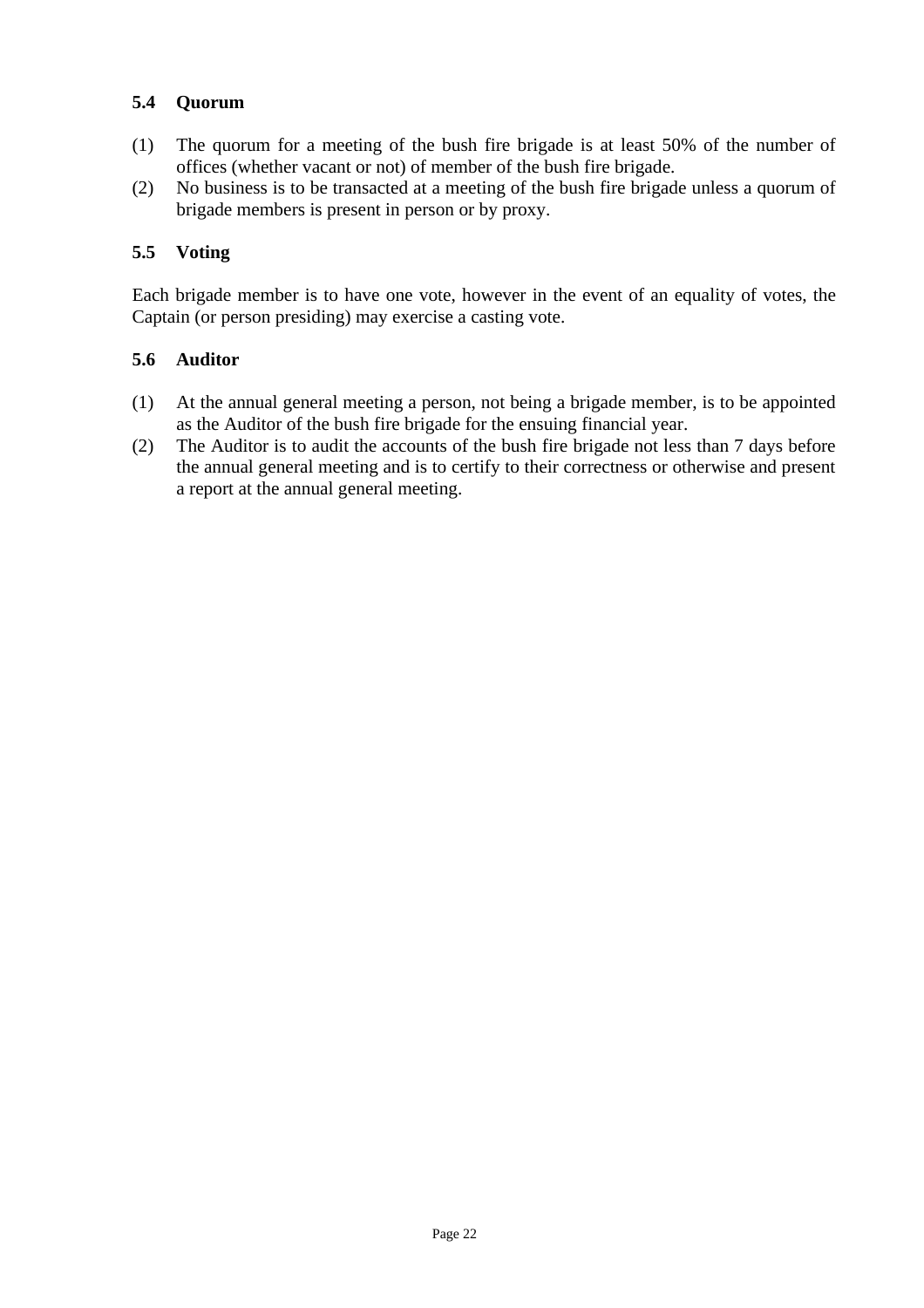# **PART 6 – MEETINGS OF COMMITTEE**

# **6.1 Meetings Of Committee**

- (1) The Committee is to meet for the despatch of business, adjourn and otherwise regulate its meeting as it thinks fit.
- (2) The Captain or Secretary may convene a meeting of the Committee at any time.

# **6.2 Quorum**

No business is to be transacted at a meeting of the Committee unless a quorum of 3 brigade officers are present in person.

# **6.3 Voting**

Each brigade officer is to have one vote, however in the case of an equality of votes, the Captain (or person presiding) may exercise a casting vote.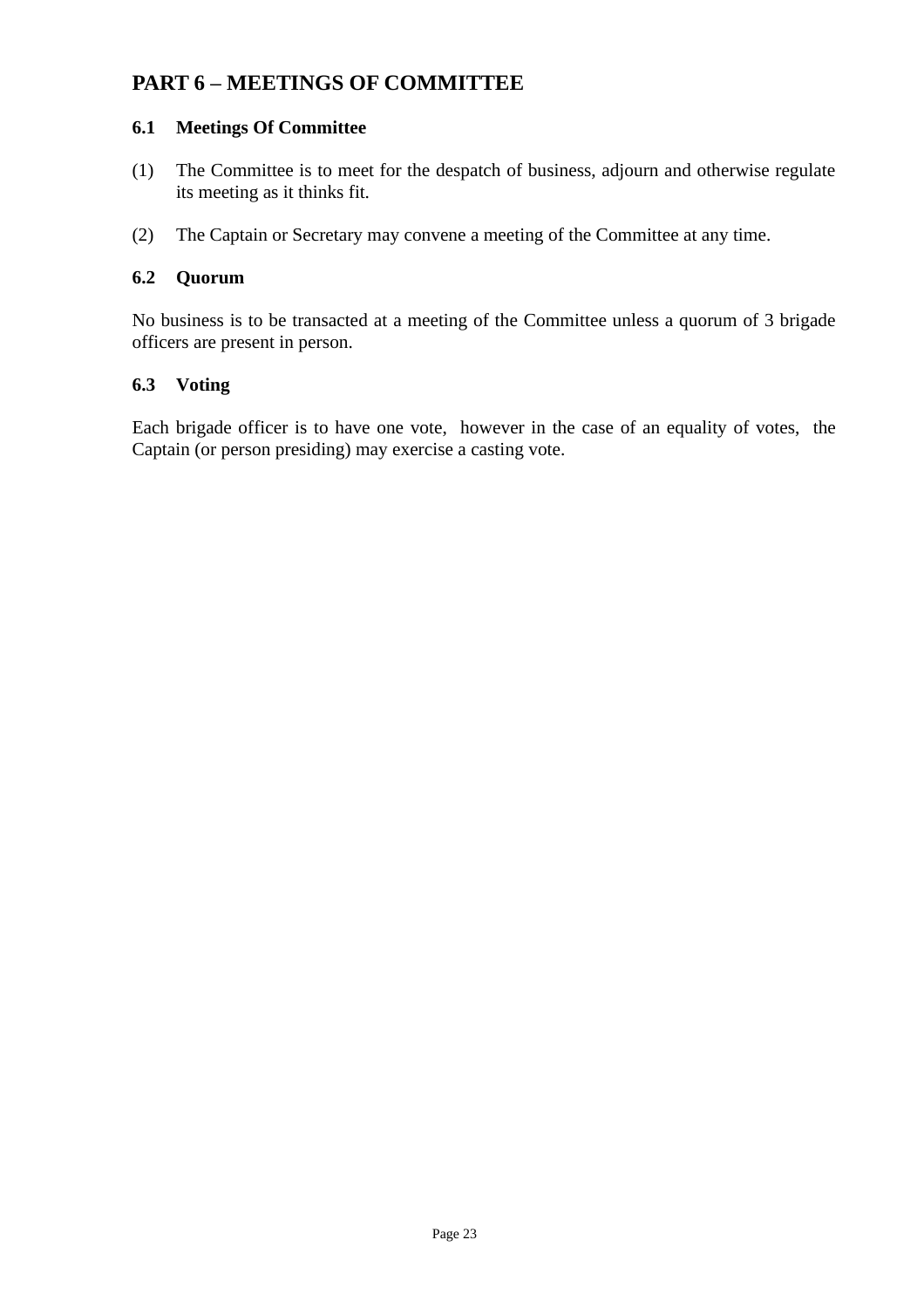# **PART 7 – GENERAL ADMINISTRATION MATTERS**

# **7.1 Fees**

- (1) The membership fees, if any, for each type of member for the ensuing 12 months are to be determined by the bush fire brigade at the annual general meeting.
- (2) Subject to subclause (3), a member is to pay the membership fees for her or his type of membership on or before 1 May.
- (3) The bush fire brigade may exempt a brigade member, or a class of membership, from the payment of membership fees, for such period and on such conditions as the bush fire brigade may determine.

# **7.2 Funds**

The funds of the bush fire brigade are to be used solely for the purpose of promoting the objects of the bush fire brigade.

# **7.3 Financial year**

The financial year of the bush fire brigade is to commence on 1 July and is to end on 30 June of the following year.

#### **7.4 Banking**

- (1) The funds of the bush fire brigade are to be placed in a bank account and are to be drawn on only by cheques signed jointly by any 2 of the Captain, Secretary or Treasurer.
- (2) If the Secretary/Treasurer is a combined position, the Captain and Secretary/Treasurer are to sign the cheques referred to in subclause (1).

# **7.5 Disclosure of interests**

- (1) A brigade member shall disclose to the bush fire brigade or Committee any financial interest (whether direct or indirect) he or she may have in any matter being considered by the bush fire brigade or Committee, as appropriate.
- (2) If a financial interest has been disclosed under subclause (1), then the bush fire brigade or Committee, as appropriate, is to decide, in the absence of the brigade member who disclosed that interest, whether or not the brigade member is to be permitted to vote on that matter.
- (3) Where the bush fire brigade or Committee, as appropriate, decides under subclause (2), that a brigade member is not to be permitted to vote on a matter, and the brigade member votes on the matter, then her or his vote is to be taken to have no effect and is not to be counted.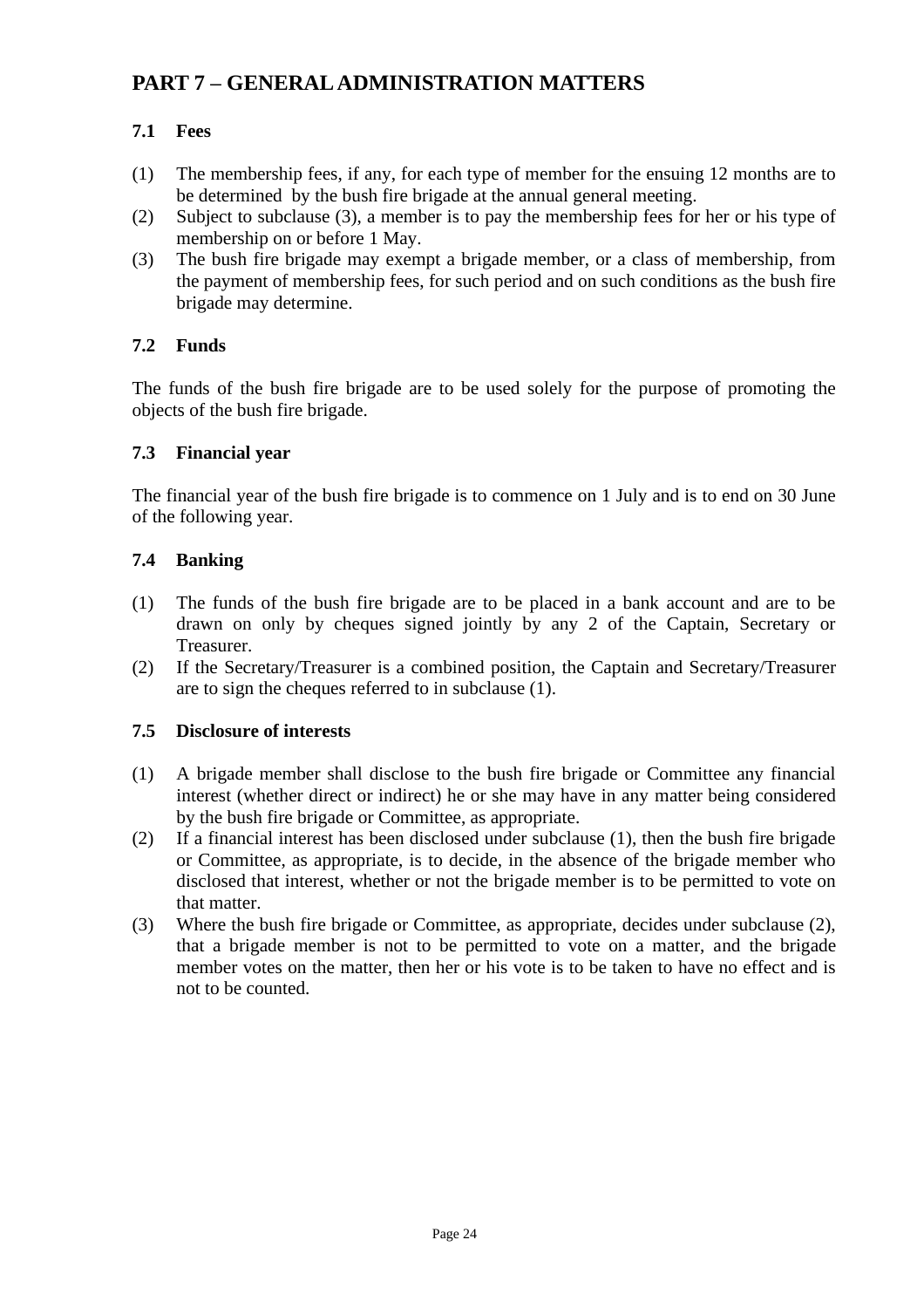## **7.6 Disagreements**

- (1) Any disagreement between brigade members may be referred to either the Captain or to the Committee.
- (2) Where a disagreement in subclause (1) is considered by the Captain or the Committee to be of importance to the interests of the bush fire brigade, then the Captain or the Committee, as the case may be, is to refer the disagreement to the annual general meeting, an ordinary meeting or a special meeting of the bush fire brigade.
- (3) The local government is the final authority on matters affecting the bush fire brigade, and may resolve any disagreement which is not resolved under subclause (1) or (2).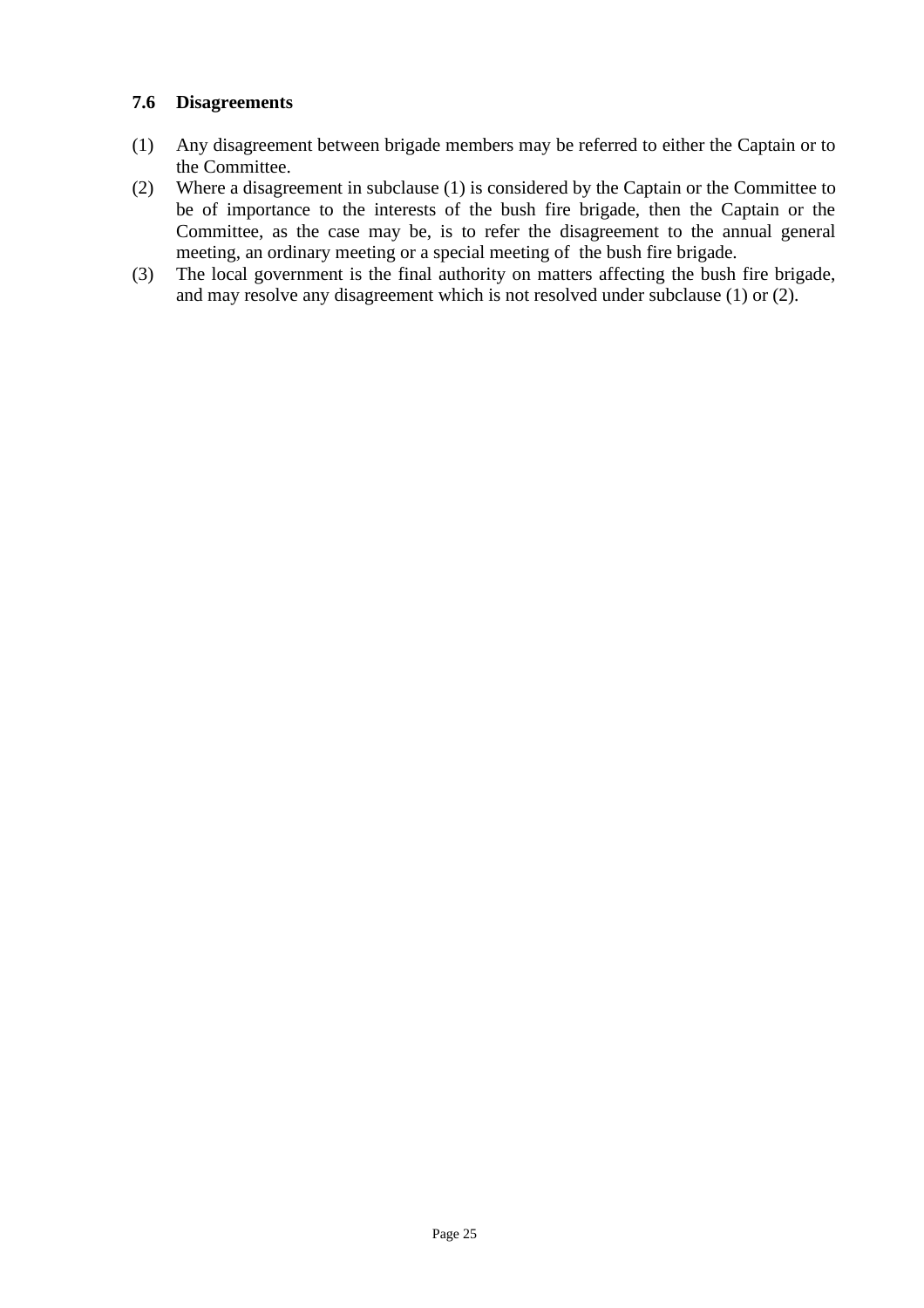# **PART 8 – NOTICES AND PROXIES**

# **8.1 Notices**

- (1) Notices of meetings of the bush fire brigade are to be in writing and sent by ordinary post to the registered address of each brigade member.
- (2) Notices of meetings of the Committee may be given in writing in accordance with subclause (1) or by such other means as the Committee may decide (by an absolute majority) at a meeting of the Committee.
- (3) Any accidental omission to give notice of a meeting to, or non-receipt by a person entitled to receive such notice, is not to invalidate the meeting the subject of the notice or any resolutions passed at the meeting.
- (4) Where any notice other than a notice of meeting is to be given under these Rules, the notice is to be –
	- (a) in writing;
	- (b) unless otherwise specified, given to or by the Secretary;
	- (c) given by  $-$ 
		- (i) personal delivery;
		- (ii) post; or
		- (iii) facsimile transmission;
	- (d) taken to have been received, as the case may be  $-$ 
		- (i) at the time of personal delivery;
		- (ii) 2 business days after posting; or
		- (iii) on the printing of the sender's transmission report.

#### **8.2 Proxies**

- (1) Where under these Rules a brigade member may vote by proxy, in order for the proxy to so vote, the brigade member or the proxy shall give a notice in the form of that appearing in this clause, to the Secretary or the person presiding at the meeting before the start of the meeting at which the proxy is to be used.
- (2) A proxy is to be valid for the meeting for which it is given and for any adjournments of that meeting.
- (3) A proxy shall be valid for the number of votes to which the brigade member is entitled.
- (4) If the donor of the proxy does not give any indication of the manner in which the proxy is to vote, the proxy shall be entitled to vote or not vote as he or she thinks fit.
- (5) A proxy shall be entitled to speak on behalf of the donor of the proxy.
- (6) All forms appointing proxies deposited under subclause (1) are to be retained by the Secretary for not less than 28 days after the conclusion of the meeting to which they relate but if there is any objection to the validity of any vote at the meeting, they are to be retained until the determination of that objection.
- (7) The form appointing a proxy shall be in writing and signed by the brigade member appointing the proxy and shall be in or substantially in the form set out below -